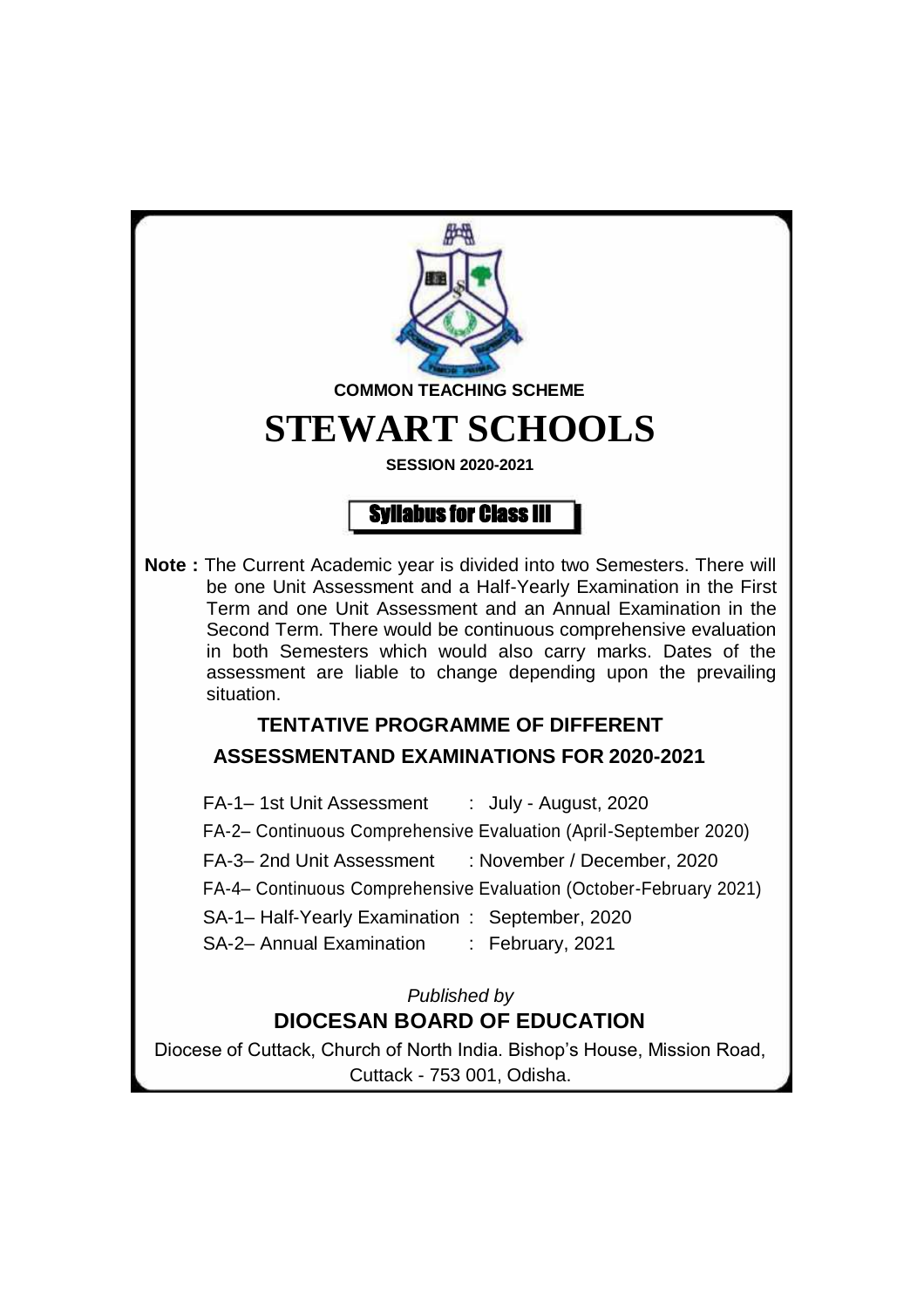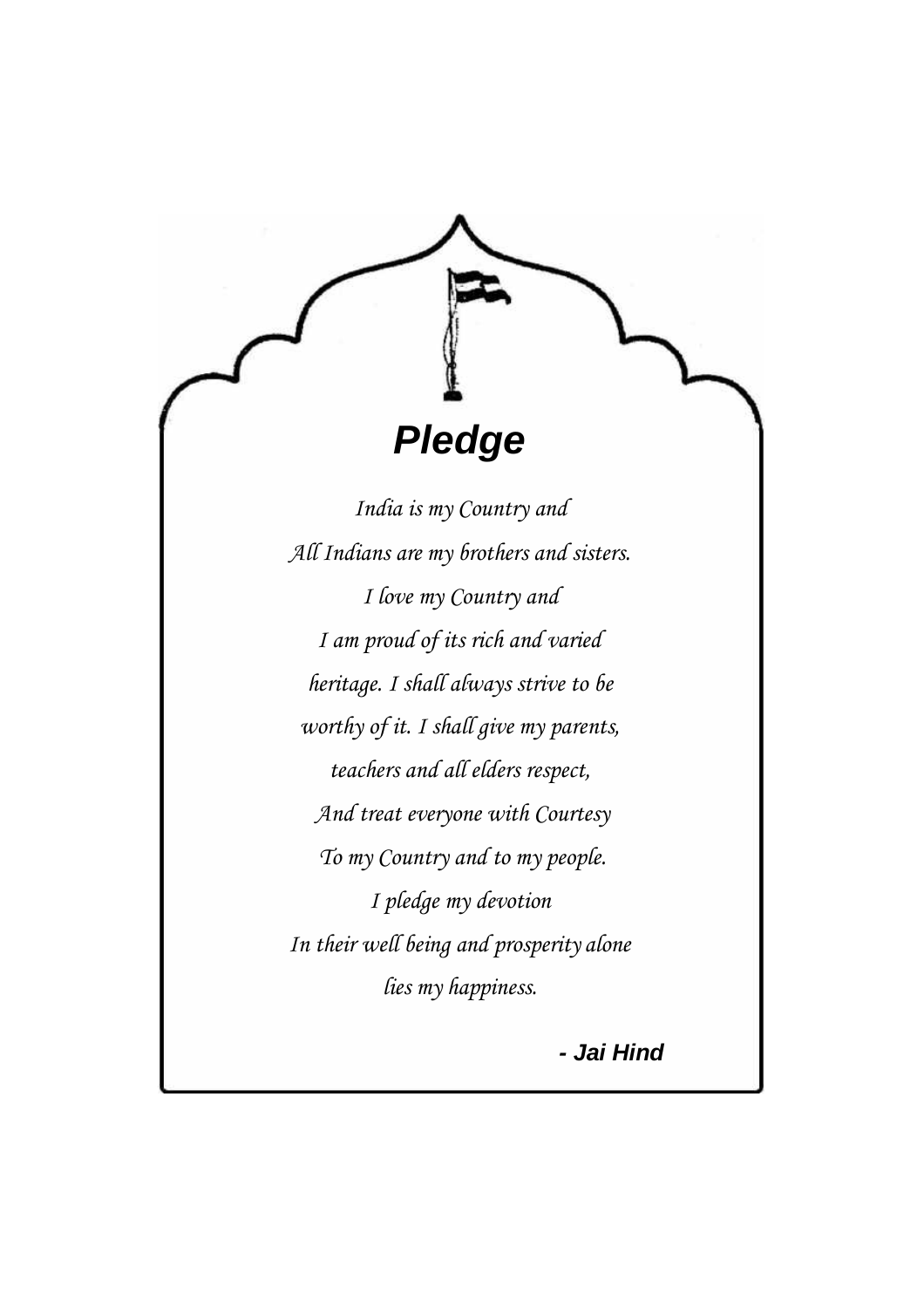

# **ORDER OF SUBJECTS**

| SL.NO.         | <b>SUBJECTS</b>            | <b>PAGES</b> |
|----------------|----------------------------|--------------|
| 1              | (A) ENGLISH I (LANGUAGE)   |              |
|                | (B)ENGLISH II (LITERATURE) |              |
| $\overline{2}$ | <b>ODIA</b>                |              |
| 3              | <b>HINDI</b>               |              |
| 4              | <b>SOCIAL STUDIES</b>      |              |
| 5              | <b>MATHEMATICS</b>         |              |
| 6.             | <b>SCIENCE</b>             |              |
| $\overline{7}$ | <b>COMPUTER</b>            |              |
|                |                            |              |
|                |                            |              |
|                |                            |              |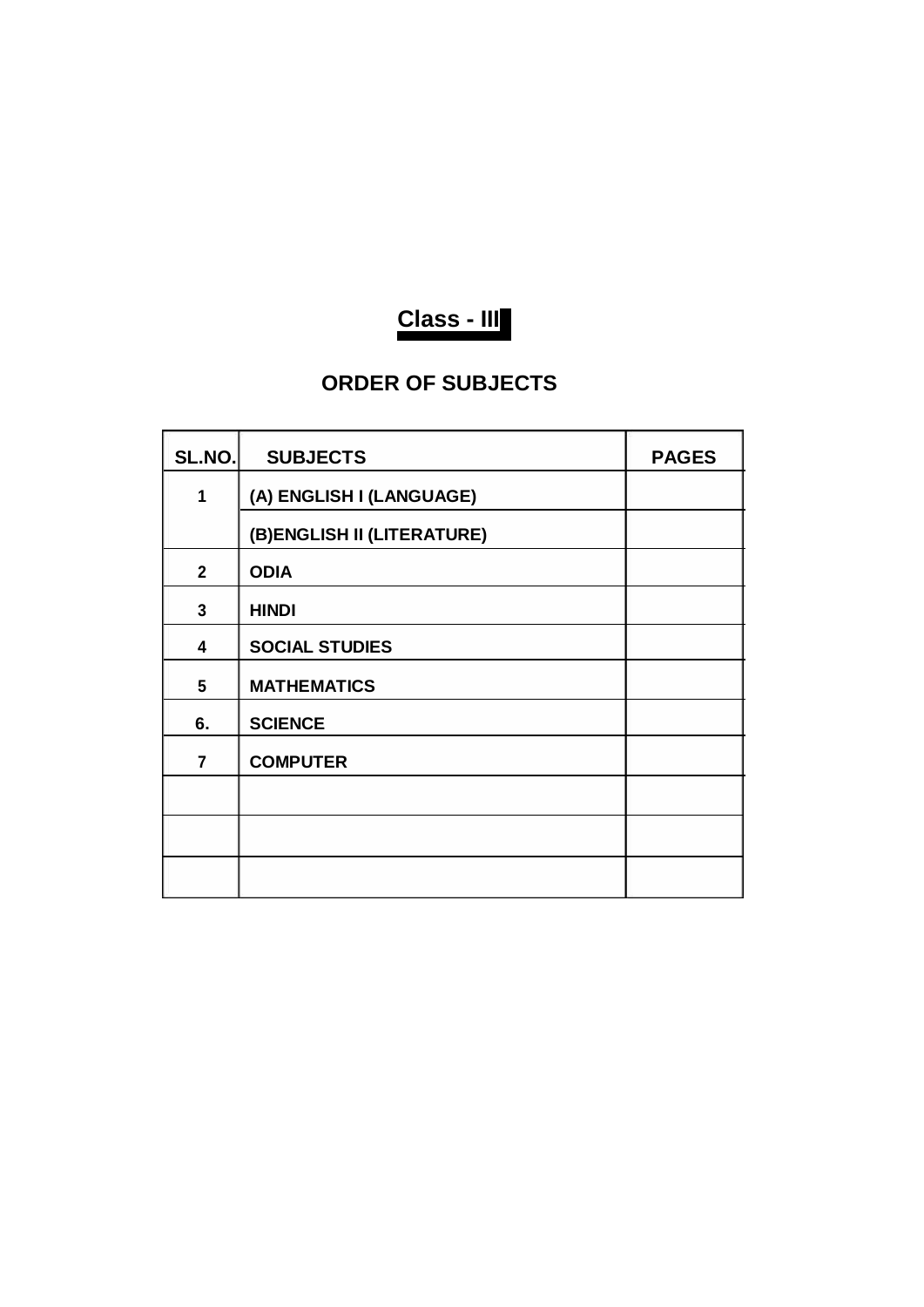### **SCHEME OF LESSONS FOR THE SESSION - 2020-21**

#### **SYLLABUS - CLASS III**

### **ENGLISH LANGUAGE**

# **Prescribed Books - Active English Grammar and Composition**

**Publisher - Goyal Brothers Prakashan**

|                        | <b>TERM-I</b>                               |  |  |
|------------------------|---------------------------------------------|--|--|
| <b>Formative</b>       | <b>Chapters</b>                             |  |  |
| <b>Assessment</b>      |                                             |  |  |
| $FA-1$                 | Chapter-1 The Sentence                      |  |  |
|                        | Chapter-2 Subject and Predicate             |  |  |
|                        | Chapter-3 The Noun- Kinds of Noun           |  |  |
|                        | Chapter-4 The Verb                          |  |  |
|                        | Chapter-5 The Adjective- Kinds of Adjective |  |  |
| <b>Writing Skill</b>   | Comprehension (Unseen Passage)              |  |  |
| <b>Speaking Skill:</b> | Speak a few lines-(1) My best Friend        |  |  |
|                        | (2) My Country.                             |  |  |
|                        | <b>Paragraph writing:</b>                   |  |  |
|                        | (1) A School trip<br>(2) My Family          |  |  |
|                        |                                             |  |  |
| <b>Portion for</b>     | Chapters - 1 to 5                           |  |  |
| FA-1 (1st Unit Test)   | Paragraph writing                           |  |  |
| $FA - II$              | Chapter-6: Articles                         |  |  |
|                        | Chapter-7: The Adverb-Kinds of Adverbs      |  |  |
|                        | Chapter-8: The Pronoun-Kinds of Pronouns    |  |  |
|                        | <b>Chapter-9: The Preposition</b>           |  |  |
|                        | Chapter-10: The Conjunction                 |  |  |
| <b>Reading Skill:</b>  | Comprehension (Unseen Passage) - P-98       |  |  |
| <b>Speaking Skill:</b> | Speaking a few lines -                      |  |  |
|                        | (1) COVID $19$ – how to stay safe           |  |  |
| <b>Writing Skill:</b>  | (2) My Hobby                                |  |  |
|                        | <b>Paragraph writing:</b>                   |  |  |
|                        | (1) My Favorite Festival (2) Lockdown with  |  |  |
|                        | my family                                   |  |  |
|                        | Prepare a table based on Nouns, Verbs and   |  |  |
|                        | Adjectives in your notebook.                |  |  |
|                        |                                             |  |  |
|                        |                                             |  |  |
|                        |                                             |  |  |

*Syllabus for Class – III (2020-21***)**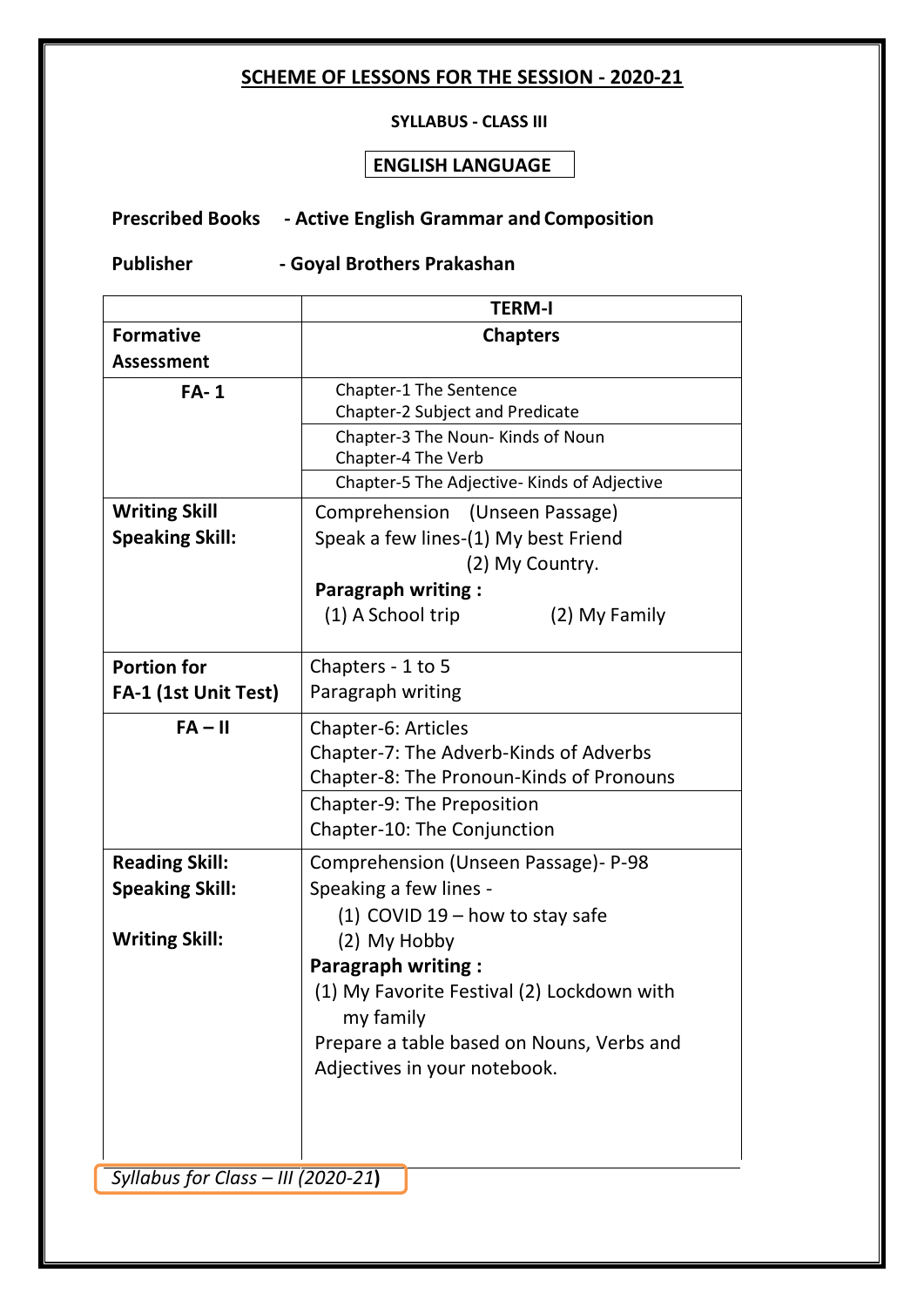|                                                 | <b>TERM-II</b>                                                                                                                                               |
|-------------------------------------------------|--------------------------------------------------------------------------------------------------------------------------------------------------------------|
| <b>Formative</b>                                | <b>Chapters</b>                                                                                                                                              |
| <b>Assessment</b>                               |                                                                                                                                                              |
| FA-III                                          | Chapter-11: Number of Nouns<br>Chapter-12 : Gender of Nouns                                                                                                  |
|                                                 | Chapter-13 : Possessive Pronouns<br>Chapter-14 : Comparison of Adjectives                                                                                    |
| <b>Reading Skill:</b><br><b>Speaking Skill:</b> | Comprehension (Unseen Passage)<br>Speak a few lines-(1) Winter season (2) My                                                                                 |
| <b>Writing Skill:</b>                           | Grandparents<br><b>Paragraph writing: My Pet</b><br>Letter Writing: Practice Letter (1) Pg- 105, 106<br>(Informal)                                           |
| <b>Portion for</b><br>FA-II (2st Unit Test)     | Chapters - 11 to 14<br>Letter writing(Informal)                                                                                                              |
| $FA - IV$                                       | Chapter-15 : Agreement of the Verb with the<br>Subject<br>Chapter-16 : The Tense<br>Chapter-17 : Simple Present Tense and Present<br><b>Continuous Tense</b> |
|                                                 | <b>Chapter-18: Negative Sentences</b><br>Chapter-19. Interrogative Sentences                                                                                 |
| <b>Reading Skill:</b>                           | Comprehension (Unseen Passage)                                                                                                                               |
| <b>Speaking Skill:</b><br><b>Writing Skill:</b> | Story telling with a moral<br>Revision Test $-3 - Pg - 93$ to 95<br>Matching Words with their Meanings- Pg-111                                               |
| <b>Activity:</b>                                | Choose the Correct Answer $-$ Pg $-$ 111<br>Writing Practice letters $3P - 92$ in a post<br>card/inland letters and sending it to your school                |
|                                                 | friend.                                                                                                                                                      |
| <b>Portion for</b>                              | Chapters-11 to 19                                                                                                                                            |
| <b>SA-II</b>                                    | Short Comprehension,<br>Paragraph Writing<br>Letter Writing                                                                                                  |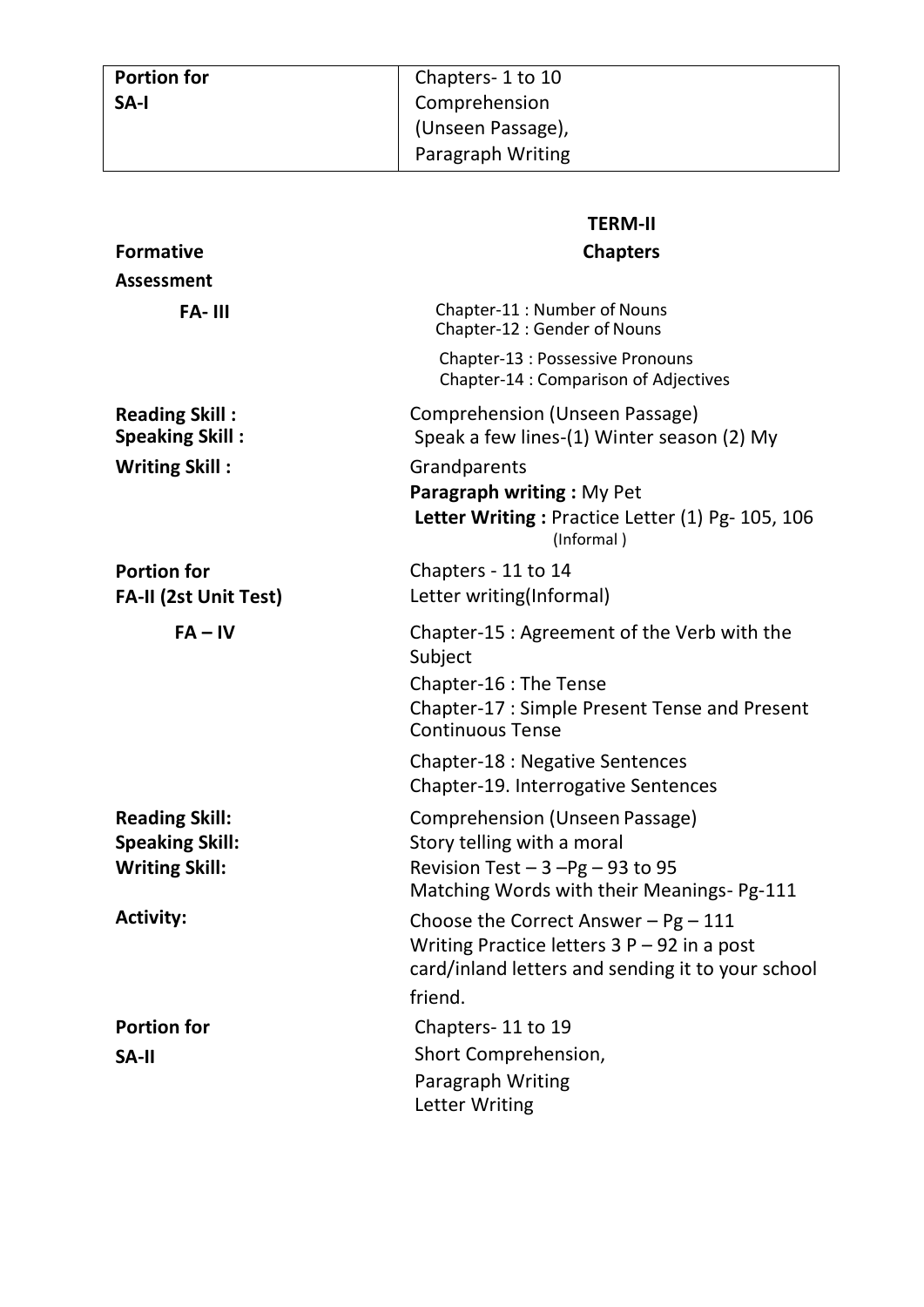| <b>QUESTION FORMAT MARK OUT OF 80</b> |                                                                                                      |                              |  |  |  |
|---------------------------------------|------------------------------------------------------------------------------------------------------|------------------------------|--|--|--|
| SI No.                                | <b>Types of Question</b>                                                                             | <b>Total</b><br><b>Marks</b> |  |  |  |
| 1.                                    | Comprehension (Questions, Opposite, Make Sentences, Fill in the                                      |                              |  |  |  |
|                                       | blanks.                                                                                              | 20                           |  |  |  |
| 2.                                    | Paragraph Writing                                                                                    | 10                           |  |  |  |
| 3.                                    | Letter Writing (Informal)                                                                            | 10                           |  |  |  |
| 4.                                    | <b>Functional Grammar</b>                                                                            | 40                           |  |  |  |
| FA-I                                  | $1st$ Unit Test (20 marks)                                                                           |                              |  |  |  |
| <b>FA-II</b>                          | Speaking Skill (5 marks)<br>Reading Skill (5 marks)                                                  |                              |  |  |  |
|                                       | Activity (5 marks)<br>Writing Skill (5 marks)                                                        |                              |  |  |  |
| <b>FA-III</b>                         | 2 <sup>nd</sup> Unit Test (20 marks)                                                                 |                              |  |  |  |
| <b>FA-IV</b>                          | Speaking Skill (5 marks)<br>Reading Skill (5 marks)<br>Writing Skill (5 marks)<br>Activity (5 marks) |                              |  |  |  |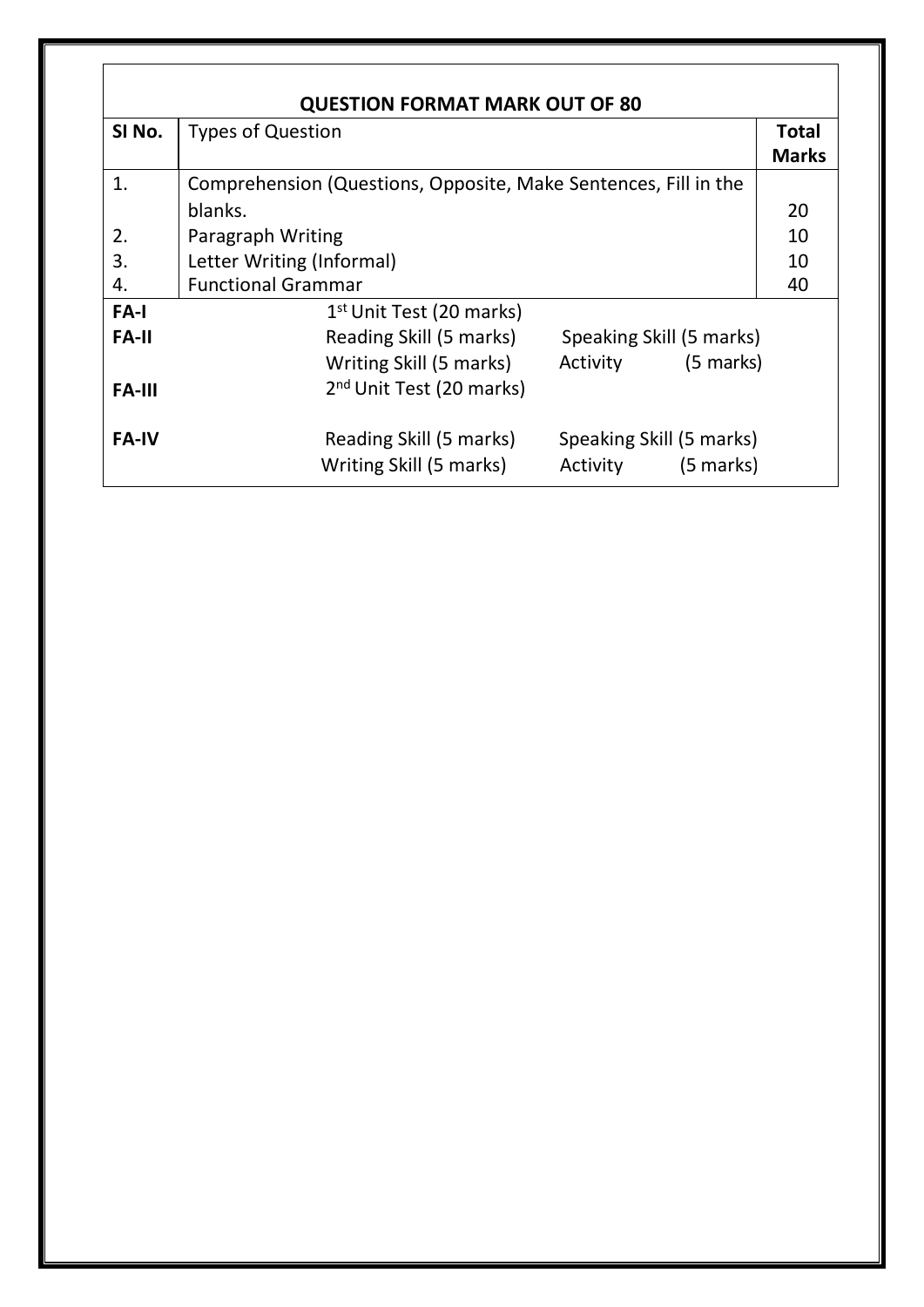### **SCHEME OF LESSONS FOR THE SESSION - 2020-2021**

### **SYLLABUS - CLASS III**

# **ENGLISH (LITERATURE)**

# **Prescribed Books - Dream Catcher Book-3**

**Publisher - Madhuban**

|                         | <b>TERM-I</b>                                          |                          |  |  |
|-------------------------|--------------------------------------------------------|--------------------------|--|--|
| <b>Formative</b>        | <b>Lessons</b>                                         |                          |  |  |
| <b>Assessment</b>       |                                                        |                          |  |  |
| $FA-1$                  | Lesson-1 The Flint (Poem)                              |                          |  |  |
|                         | Lesson -2 Heidi                                        |                          |  |  |
|                         | Lesson -3 The Tale of Peter Rabbit                     |                          |  |  |
|                         | Lesson -4 The Fly (Poem)                               |                          |  |  |
|                         |                                                        |                          |  |  |
| <b>Writing Skill:</b>   | <b>Reading</b>                                         | Lesson $-2$ , and 3.     |  |  |
| <b>Speaking Skill:</b>  | <b>Recitation of Poem</b>                              | Lesson $-1$ , Lesson - 4 |  |  |
| <b>Reading Skill:</b>   | Dictation of 20 words from the Lessons.                |                          |  |  |
| <b>Portion for</b>      | <b>Lesson</b> $-2$ and 3                               |                          |  |  |
| FA-1 (1st Unit Test)    |                                                        |                          |  |  |
| $FA - II$               | Lesson -5 Rikki-Tikki-Tavi                             |                          |  |  |
|                         | Lesson -6: Why Wisdom is Everywhere?                   |                          |  |  |
|                         | Lesson -7: Little by Little (Poem)                     |                          |  |  |
|                         | Lesson -9: The Surprising Buns                         |                          |  |  |
|                         | Lesson -10: Tree-House Treat (Poem)                    |                          |  |  |
|                         |                                                        |                          |  |  |
| <b>Reading Skill:</b>   | Reading Lesson s from the textbook, Recitation L- 7,10 |                          |  |  |
| <b>Speaking Skill:</b>  | Speaking a few lines on your favorite character on the |                          |  |  |
|                         | Story from the lesson taught                           |                          |  |  |
|                         |                                                        |                          |  |  |
| <b>Writing Skill:</b>   | Dictation of 20 words from the Lesson Extracts from    |                          |  |  |
|                         | Prose and Story                                        |                          |  |  |
|                         |                                                        |                          |  |  |
| <b>Activity:</b>        | Enact / Role play of any character from the Lesson.    |                          |  |  |
| <b>Portion for</b>      |                                                        |                          |  |  |
| $SA-IFA-I & FA-II$      | Lessons $- 2$ , 3, 5, 6 and 9                          |                          |  |  |
| <b>Portion Included</b> |                                                        |                          |  |  |
|                         |                                                        |                          |  |  |
|                         |                                                        |                          |  |  |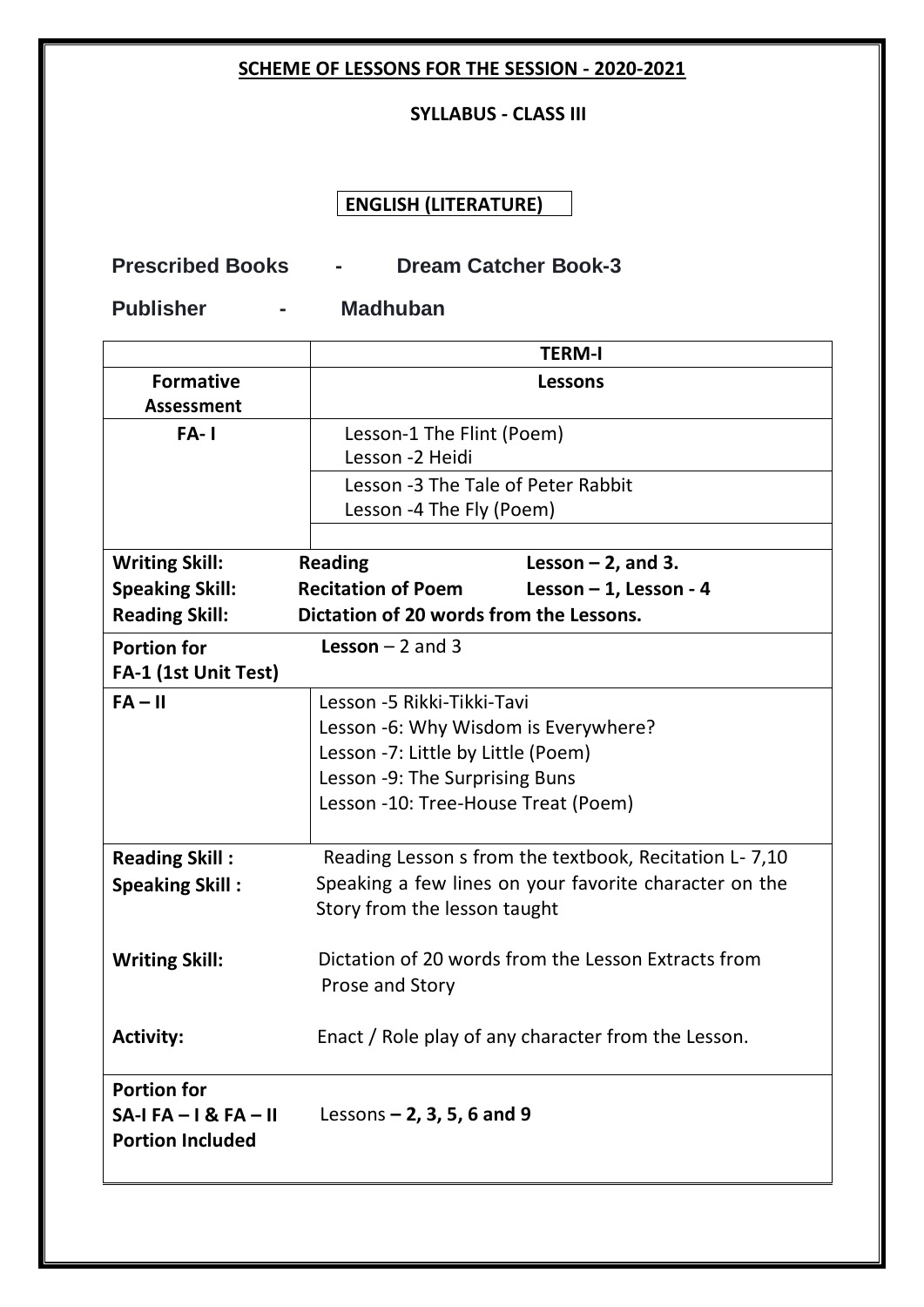| <b>TERM-II</b>                                                                                                   |                                                  |  |  |
|------------------------------------------------------------------------------------------------------------------|--------------------------------------------------|--|--|
| <b>Formative</b>                                                                                                 | Lessons                                          |  |  |
| <b>Assessment</b>                                                                                                |                                                  |  |  |
| <b>FA-III</b>                                                                                                    | Lesson -13 : The Sorcerer's Apprentice           |  |  |
|                                                                                                                  | Lesson -14 : Sunning (Poem)                      |  |  |
|                                                                                                                  | Lesson -15 : The Dragon Lanterns                 |  |  |
|                                                                                                                  |                                                  |  |  |
| <b>Writing Skill:</b>                                                                                            | Reading Lessons from the textbook                |  |  |
| <b>Speaking Skill:</b>                                                                                           | Recitation of Poem - lesson - 14                 |  |  |
| <b>Reading Skill:</b>                                                                                            | Dictation of 10 Sentences from the lessons       |  |  |
|                                                                                                                  |                                                  |  |  |
| <b>Portion for FA-III (2nd Unit Test)</b>                                                                        | Lessons $-13$ and 15                             |  |  |
| $FA - IV$                                                                                                        | Lesson -16 : China Silk                          |  |  |
|                                                                                                                  | Lesson - 19 : Noah's Ark                         |  |  |
|                                                                                                                  | Lesson -20: Oliphaunt (Poem)                     |  |  |
|                                                                                                                  |                                                  |  |  |
|                                                                                                                  | Lesson -22: The Sword of the Lake                |  |  |
|                                                                                                                  | Lesson -23: Written in March (Poem)              |  |  |
| <b>Reading Skill:</b>                                                                                            | Reading Lessons from the textbook,               |  |  |
| <b>Speaking Skill:</b>                                                                                           | Recitation of Poem - Ch-20, Ch-23                |  |  |
|                                                                                                                  |                                                  |  |  |
| <b>Writing Skill:</b>                                                                                            | Dictation of 10 Sentences from the lessons       |  |  |
|                                                                                                                  | Extract from the Prose and Story.                |  |  |
|                                                                                                                  |                                                  |  |  |
| <b>Activity:</b>                                                                                                 | Write one poem an any animal and any one Poem on |  |  |
|                                                                                                                  | bird in your notebook                            |  |  |
| <b>Portion for</b>                                                                                               |                                                  |  |  |
| <b>SA-II</b>                                                                                                     |                                                  |  |  |
| $FA - III + FA - IV$                                                                                             | Lessons- 13, 15, 16, 19, and 22                  |  |  |
| <b>Portion Included</b>                                                                                          |                                                  |  |  |
|                                                                                                                  |                                                  |  |  |
| DISTRIBUTION OF MARKS WITH RESPECT TO PATTERN OF<br><b>QUESTIONS FOR HALF YEARLY (SA-I) &amp; ANNUAL (SA-II)</b> |                                                  |  |  |
|                                                                                                                  | <b>EXAMINATION</b>                               |  |  |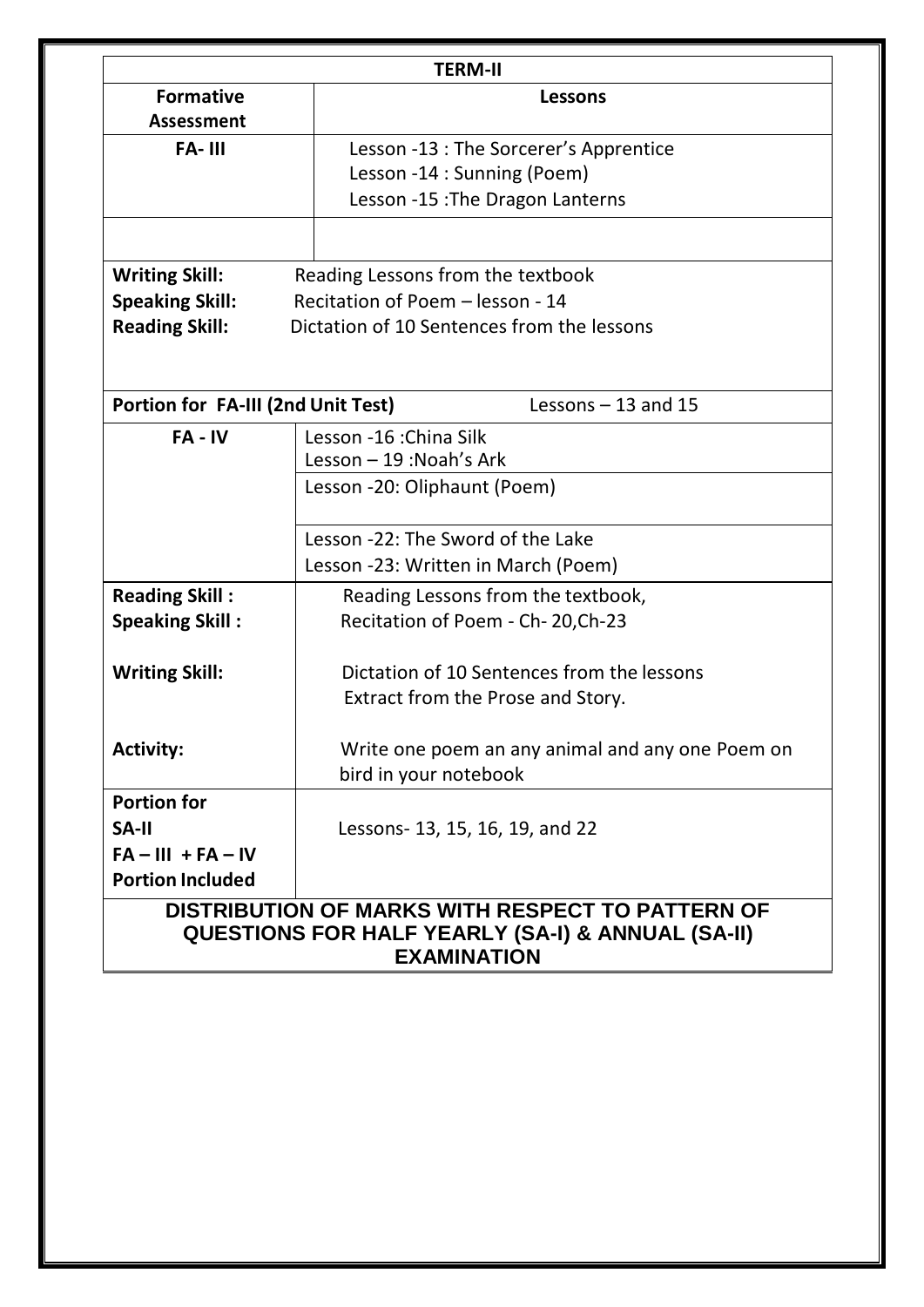| SL. No   | <b>Types of Question</b>                                                                      | Mark x<br>No. of<br><b>Question</b> | <b>Total</b><br><b>Marks</b> |
|----------|-----------------------------------------------------------------------------------------------|-------------------------------------|------------------------------|
| 1.       | 10 questions (Each question carrying 3 marks)                                                 | $3 \times 10$                       | 30                           |
| 2.       | 5 questions on 'Who said to whom'<br>(Each question carrying 2 marks)                         | 2x5                                 | 10                           |
| 3.       | 10 questions on 'Word Meaning'<br>(Each question carrying 1 mark)                             | $1 \times 10$                       | 10                           |
| 4.       | 5 questions on 'Make Sentence'<br>(Each question carrying 1 mark)                             |                                     |                              |
| 5.       | 5 questions on 'Extracts'<br>(Each question carrying 2 mark)                                  | $1 \times 5$<br>2x5                 | 5<br>10                      |
| 6.<br>7. | 5 questions on 'Fill in the blanks'<br>(Each question carrying 1 mark)                        | $1 \times 5$                        | 5                            |
| Grammar  |                                                                                               |                                     | 10                           |
|          |                                                                                               |                                     |                              |
| marks)   | 1st Unit Test (20 marks)<br>$FA - I$<br>Reading Skill (5 marks) Speaking Skill (5<br>$FA - I$ |                                     |                              |
| marks)   | Writing Skill (5 marks) Activity (5                                                           |                                     |                              |
|          | 2nd Unit Test (20 marks)<br>$FA$ -III                                                         |                                     |                              |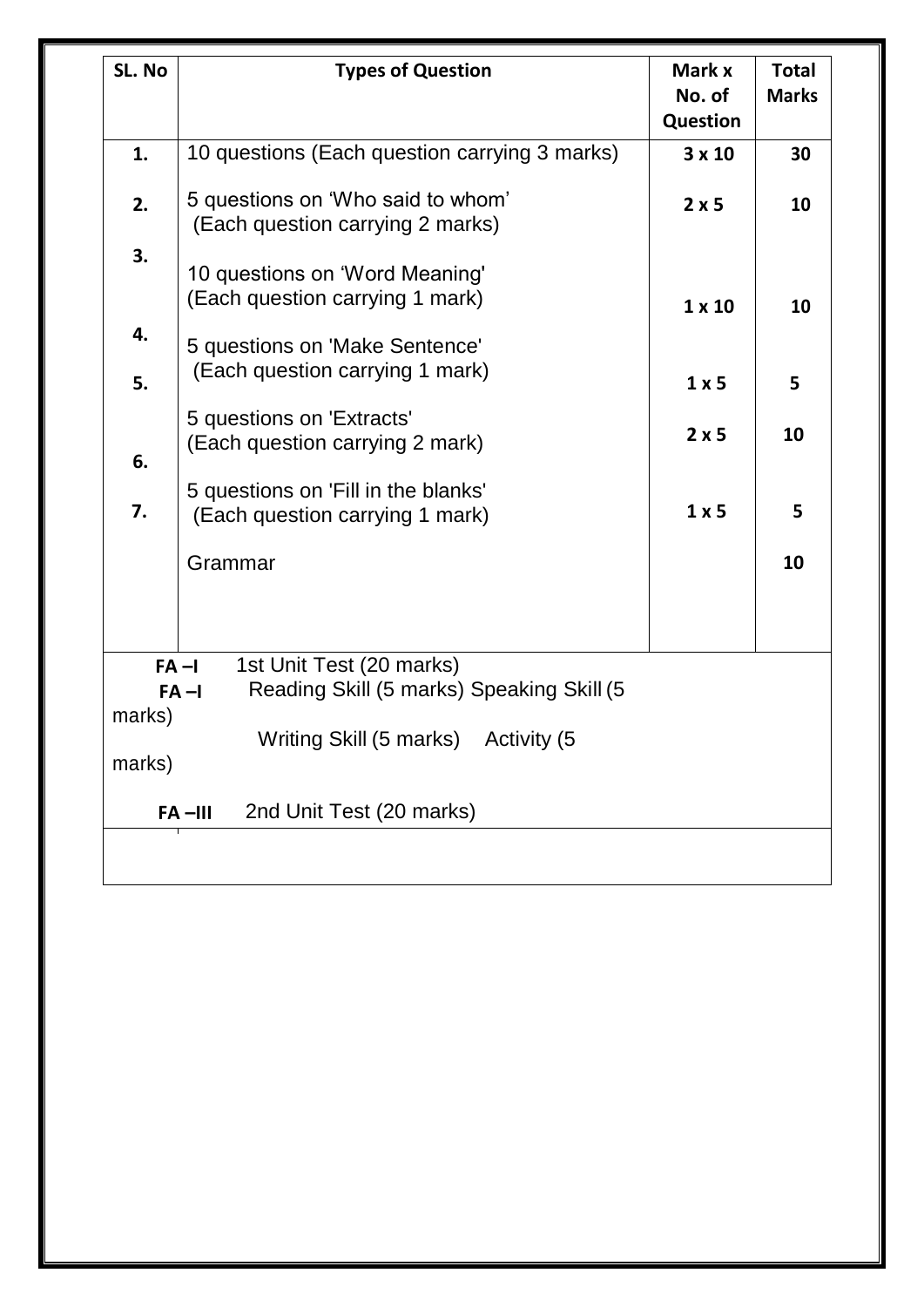| SCHEME OF LESSONS FOR THE SESSION - 2020 - 2021 |                                                                         |                                                                                          |  |  |  |
|-------------------------------------------------|-------------------------------------------------------------------------|------------------------------------------------------------------------------------------|--|--|--|
| <u>SYLLABUS - CLASS - III</u>                   |                                                                         |                                                                                          |  |  |  |
|                                                 | <b>SESSION - 2020 - 2021</b>                                            |                                                                                          |  |  |  |
|                                                 |                                                                         |                                                                                          |  |  |  |
|                                                 |                                                                         | <b>ODIA</b>                                                                              |  |  |  |
| <b>Books Recommended</b>                        | ସାହିତ୍ୟ ସୋପାନ                                                           |                                                                                          |  |  |  |
| <b>Publisher</b>                                |                                                                         |                                                                                          |  |  |  |
|                                                 |                                                                         | TERM - I (MARCH TO SEPTEMBER)                                                            |  |  |  |
|                                                 |                                                                         | <b>FORMATIVE ASSESSMENT - I</b>                                                          |  |  |  |
| Lesson - 1 to 9                                 |                                                                         | All the Matras.                                                                          |  |  |  |
| <b>Reading Skills</b>                           |                                                                         | Loudly various words.                                                                    |  |  |  |
| <b>Speaking Skills</b>                          |                                                                         | Speaking loudly Odia Stories basing mainly<br>on the matras.                             |  |  |  |
|                                                 |                                                                         | Be careful each story should be short and<br>have a moral.                               |  |  |  |
|                                                 |                                                                         | Unit Test Portion : Lesson - 1 TO Lesson - 5 (Page 5 to 22)                              |  |  |  |
|                                                 |                                                                         | <b>FORMATIVE ASSESSMENT - II (JUNE TO AUGUST)</b>                                        |  |  |  |
| Lesson $-10$                                    |                                                                         |                                                                                          |  |  |  |
| Lesson $-11$                                    |                                                                         | ରାମାୟଣ କଥା                                                                               |  |  |  |
| Lesson $-12$                                    |                                                                         | ହରି ଶଙ୍ଖାରିର ସପନ ଦେଖା ଓ ବେଙ୍ଗୁଲିର ବାହା ଘର                                                |  |  |  |
| Lesson $-13$                                    |                                                                         | ଙ୍ଗ, ଘ $\sigma$                                                                          |  |  |  |
| <b>Reading Skills</b>                           |                                                                         | Loud reading                                                                             |  |  |  |
| <b>Speaking Skills</b><br><b>Writing Skills</b> |                                                                         | <b>Recitation of Poem</b><br>Dictation of Words                                          |  |  |  |
| <b>Activity</b>                                 |                                                                         | Prepare a Chart on CIAI   One Chart for each CIAI                                        |  |  |  |
|                                                 |                                                                         |                                                                                          |  |  |  |
|                                                 |                                                                         | <b>SUMMATIVE ASSESSMENT - I (SEPTEMBER)</b><br>Portion : Lesson - 1 to 18 (Page 5 to 37) |  |  |  |
|                                                 |                                                                         |                                                                                          |  |  |  |
|                                                 |                                                                         | TERM - II (OCTOBER TO FEBRUARY)                                                          |  |  |  |
|                                                 |                                                                         | <b>FORMATIVE ASSESSMENT - III</b>                                                        |  |  |  |
| Lesson -                                        |                                                                         | 19 to 22                                                                                 |  |  |  |
| <b>Reading Skills</b>                           |                                                                         | Loud reading from the book.                                                              |  |  |  |
| <b>Writing Skills</b>                           |                                                                         | Hand writing and dictation                                                               |  |  |  |
| <b>Speaking Skills</b>                          |                                                                         | Odia Story telling                                                                       |  |  |  |
|                                                 | 2nd Unit Test Portion : Lesson - 19 to 24 (Exclude -23) (Page 39 to 49) |                                                                                          |  |  |  |
|                                                 |                                                                         |                                                                                          |  |  |  |
|                                                 | $[1]$                                                                   |                                                                                          |  |  |  |
|                                                 |                                                                         |                                                                                          |  |  |  |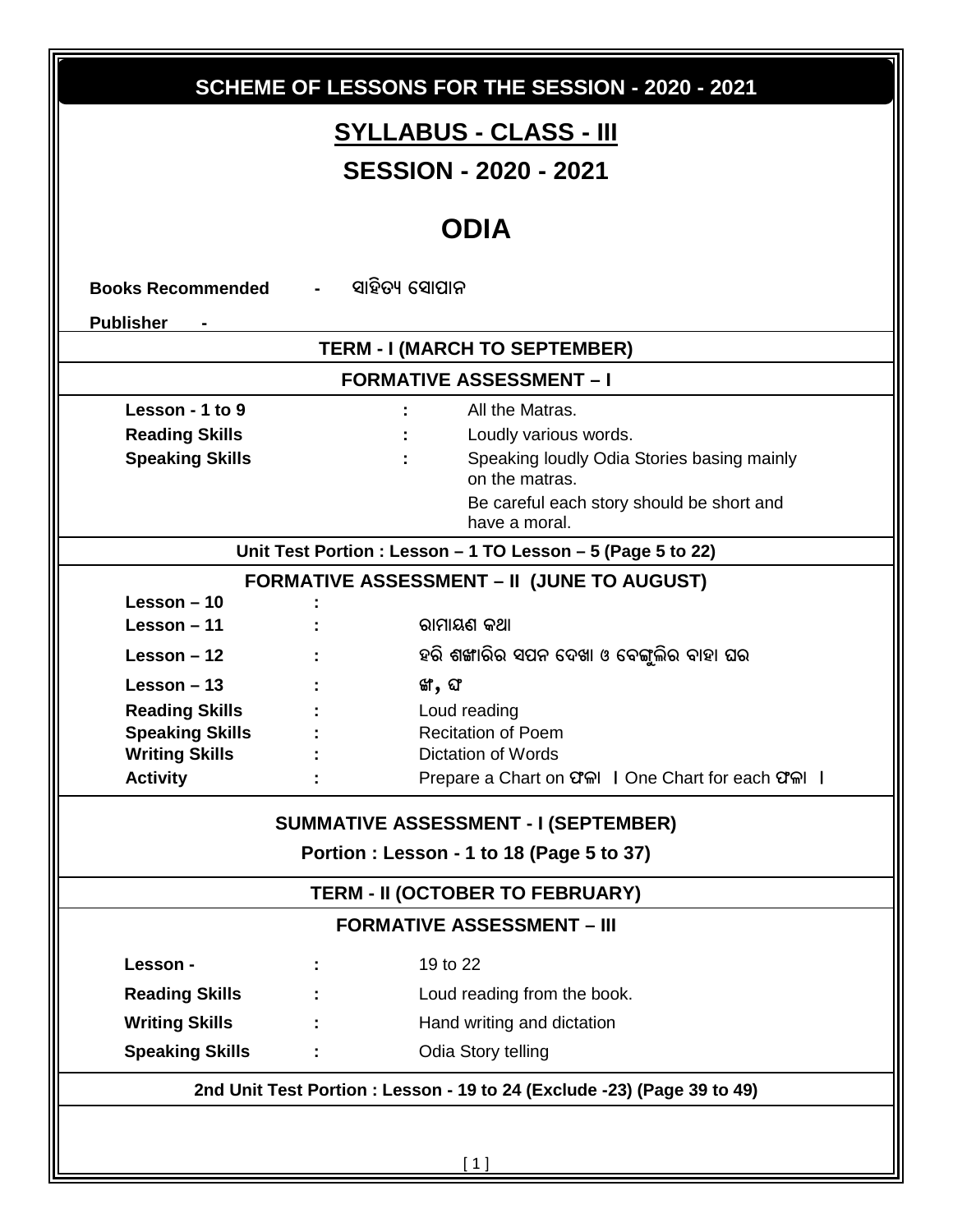#### SCHEME OF LESSONS FOR THE SESSION - 2020 - 2021 **FORMATIVE ASSESSMENT - IV (DECEMBER TO FEBRUARY)** Lesson  $-$ 25, 26, 27, 28 **Reading Skills** ÷. ବିଷୟର ଉଚ୍ଚ ପଠନ ପଦ୍ୟ ଆବୃତ୍ତି (ଘର) **Speaking Skills**  $\ddot{\phantom{a}}$ **Writing Skills** ଶୃତ୍ର ଲିଖନ (ଅନ୍ତତଃ ଦଶଟି ବାକ୍ୟ)  $\mathbb{Z}^+$ **Activity** Chart ରେ ନିଜ ଫଟୋ ଲଗାଇ ନିଜ ବିଷୟରେ ୧୦ ଧାଡ଼ି ଲେଖ । ÷. **SUMMATIVE ASSESSMENT - II** PORTIONS - Lesson 19 to 35 (Exclude 23, 29, 32) (Page 39 to 64) DISTRIBUTION OF MARKS WITH RESPECT TO PATTERN OF **QUESTIONS FOR HALF YEARLY (SA - I) & ANNUAL (SA - II) EXAMINATION** SI. No. **Total Types of Question** Marks X **Marks** No. of **Questions** 2 X 10  $1.$ Answer the questions - 2 Marks each 20  $2.$ Write the meaning - 1 Marks each  $1 X 10$  $10<sup>1</sup>$ 3. Fill in the blanks - 1 Marks each 1 X 10  $10<sup>1</sup>$  $1 X 10$  $4.$ Arrange the Words - 1 Marks each  $10<sup>1</sup>$ 5. Make Sentences - 1 Marks each  $1 X 10$  $10<sup>1</sup>$ 6. Name the Pictures - 1 Marks each  $1 X 5$ 5  $\overline{7}$ .  $3 X 5$  $15$ Use the Proper Matra - 3 Marks each  $FA - I$ **1st Unit Test**  $(20$  Marks)  $FA - II$ **Reading Skill** (5 Marks) **Speaking Skill** (5 Marks) (5 Marks) **Writing Skill** (5 Marks) **Activity**  $FA - III$ 2nd Unit Test  $(20$  Marks)  $FA - IV$ **Reading Skill** (5 Marks) **Speaking Skill** (5 Marks) (5 Marks) **Writing Skill** (5 Marks) **Activity**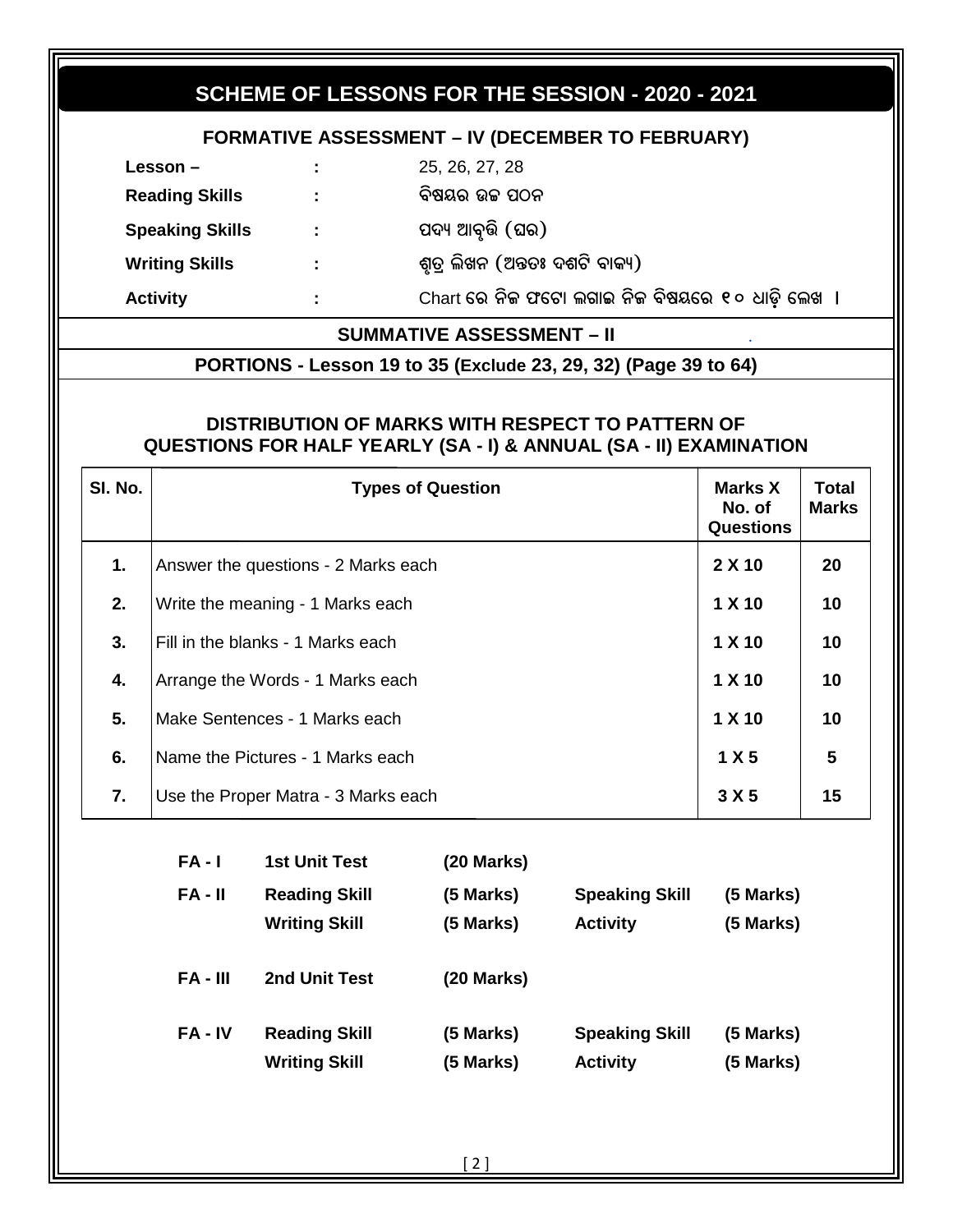#### SCHEME OF LESSONS FOR THE SESSION 2020-2021

#### **SYLLABUS-CLASS - III**

#### **HINDI**

Books Recommended : - 1. निकुंज हिंदी पाठमाला - 2 भाग-A टर्म- 1 2. Hindi practice - 3 Publisher :- गोयल ब्रदर्स प्रकाशन

#### TERM -I (APRIL TO SEPTEMBER)

#### **FORMATIVE ASSESSMENT-I**

पाठ-1 हम हैं नन्हें वीर सिपाही 2. राघवन सधर गया 3. ठीक समय

सलेख माला का लेखन अभ्यास

Reading Skills : किसी भी कहानी का पुस्तक से पठन कार्य

Writing Skills: तीस कठिन शब्द जाँच

Speaking Skills: कविता पाठ ( हम हैं नन्हें वीर सिपाही )

मात्रा और दस खड़ी लिखकर पोस्टर बनाना। **Activity:** 

Unit Test Portion (FA-1) - पाठ: 1: हम है नन्हें वीर सिपाही 2. राघवन सुधर गया

#### **FORMATIVE ASSESSMENT-11**

5: पेड़ लगाओ 6. मुरगा और लोमडी  $4:$ मोर

सुलेख माला का लेखन अभ्यास

Reading Skills :- कहानी का पुस्तक से पठन कार्य (पाठ- 8 : सुनिधि गई बाज़ार)

Speaking Skills: कविता पाठ (5: पेड लगाओ)

Writing Skills: तीस शब्दार्थ जाँच

Activity: राष्ट्रीय पक्षी का चित्र चिपकाकर उसके बारे में पाँच वाक्य लिखें

#### SUMMATIVE ASSESSMENT-I (IN SEPTEMBER)

Portion: VIO: 1, 2, 3, 4, 5 and 6

#### TERM-II (OCTOBER TO MARCH)

#### **FORMATIVE ASSESSMENT-III**

Books Recommended : - 1. निकुंज हिंदी पाठमाला - 2 भाग-B टर्म- II पाठ- 10 : चींटी और हाथी पाठ–९ : होली है सलेख माला का लेखन अभ्यास

Reading Skills : किसी भी कहानी का पुस्तक से पठन कार्य

Writing Skills : वार त्योहारों के चित्र चिपकाकर उनके बारे में आठ वाक्य लिखें।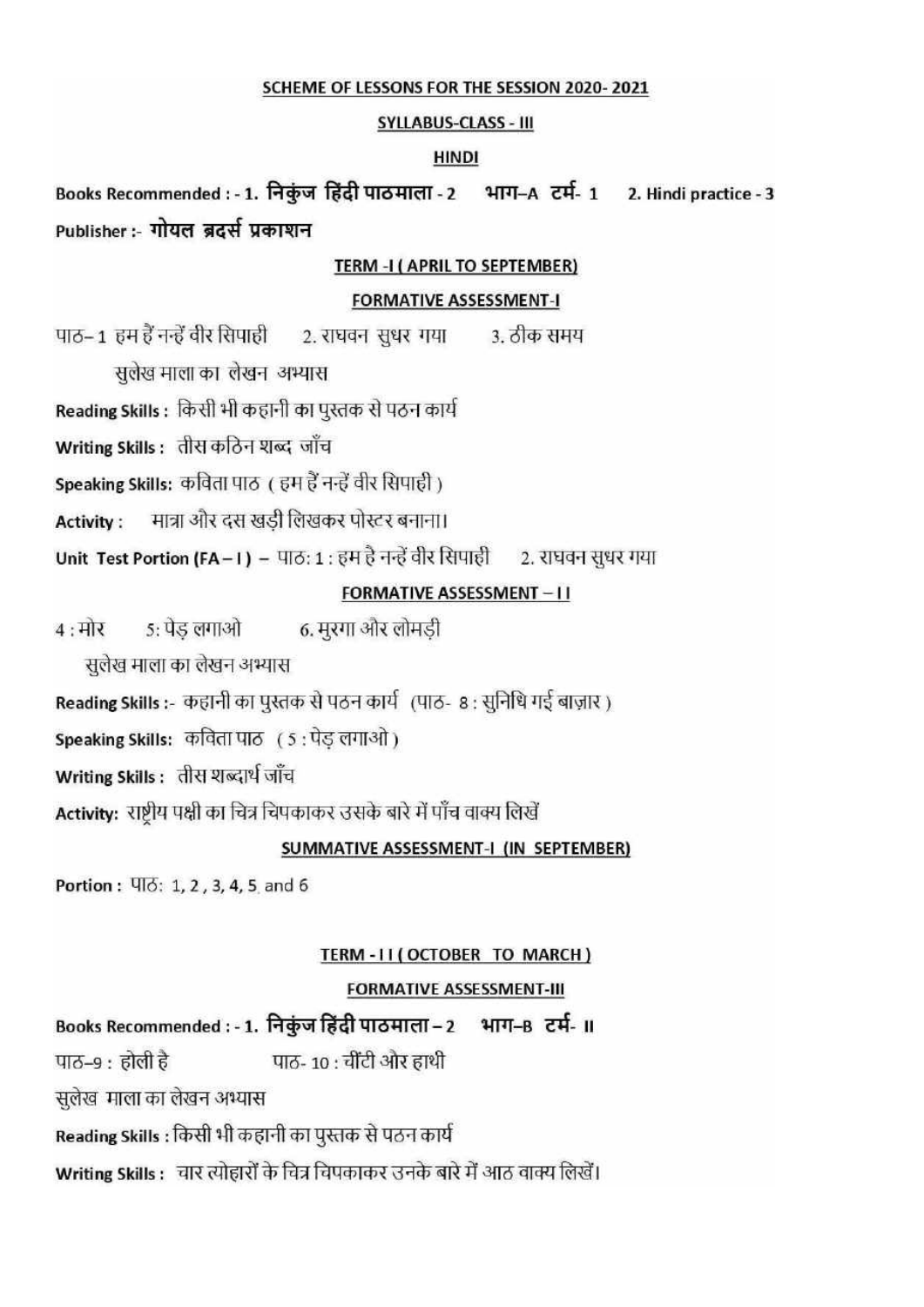Speaking Skills: चिड़िया रानी - कविता ( पाठ-11) Unit Test Portion (FA-III) - पाठ-9 : होली है पाठ-10: चींटी और हाथी

### FORMATIVE ASSESSMENT - IV ( DECEMBER TO JANUARY)

पाठ-11. विडिया रानी 12. चंतर चूहा 13. सोच रही गुडिया रानी Reading Skills :- किसी भी कहानी का पुस्तक से पठन कार्य Writing Skills: Dictation of ten sentences from text Speaking Skills: सोच रही गुड़िया रानी - कक्षा में सुनाना Activity: : पाँच उपयोगी पेड़ो के चित्र चिपकाकर , पेड़ो के उपकारों के बारे में लिखना। अपना फोटो चिपकाकर अपने बारे में लिखना।

#### SUMMATIVE ASSESSMENT-II (TENTATIVELY IN THE MONTH OF FEBRUARY- MARCH)

Portion: 47-9, 10, 11, 12, 13

### DISTRIBUTION OF MARKS WITH RESPECT TO PATTERN OF QUESTIONS FOR HALF-YEARLY (SA-I ) AND ANNUAL (SA-II) EXAMINATION

| S.MO | <b>Type of Questions</b> | <b>Total Marks</b> |  |
|------|--------------------------|--------------------|--|
|      |                          |                    |  |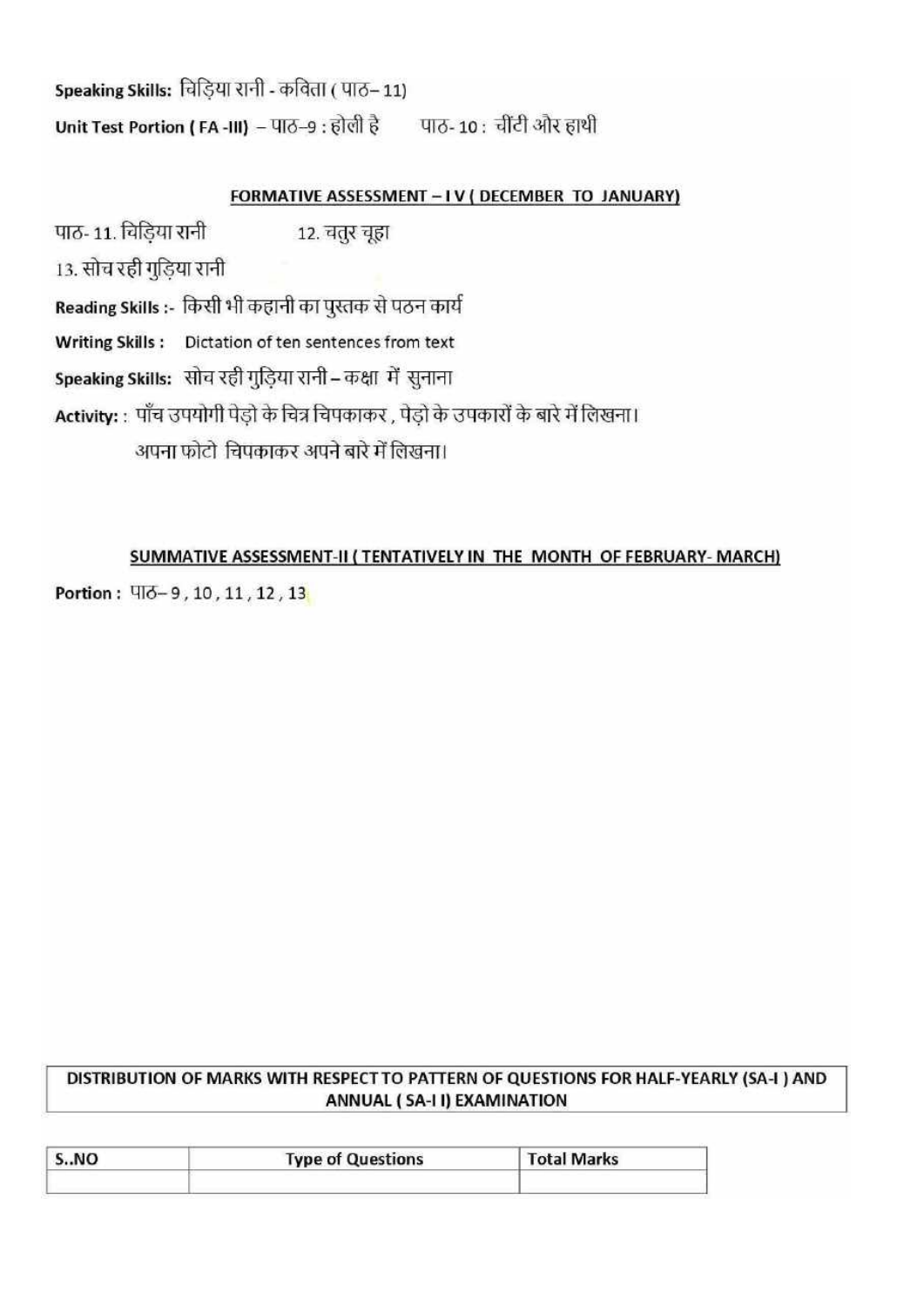| 1.<br>2.<br>3.<br>$\overline{a}$<br>5<br>6.<br>7.<br>8.<br>9.                            | प्रश्नोत्तर<br>शब्दार्थ<br>उल्टे अर्थ वाले शब्द<br>समान तक वाले शब्द<br>एक-एक शब्द लिखें<br>वचन बदलो<br>वाक्य बनाओ<br>खाली स्थान | पंक्तियाँ पूरी करो / पर्यायवाची शब्द           | 30<br>10<br>10<br>4<br>5<br>5<br>$\overline{4}$<br>6<br>6 |  |
|------------------------------------------------------------------------------------------|----------------------------------------------------------------------------------------------------------------------------------|------------------------------------------------|-----------------------------------------------------------|--|
| $FA - 11st$ Unit Test. (20 marks)<br>FA-II Reading Skill (5. marks).<br>Skill (5 marks). |                                                                                                                                  | Writing Skill (5 marks)<br>Activity. (5 marks) |                                                           |  |
| FA-III 2 <sup>nd</sup> Unit Test (20 marks)                                              |                                                                                                                                  |                                                |                                                           |  |
| FA-IV Reading Skill (5. marks).                                                          | Speaking Skill (5 marks).                                                                                                        | Writing Skill (5 marks)<br>Activity. (5 marks) |                                                           |  |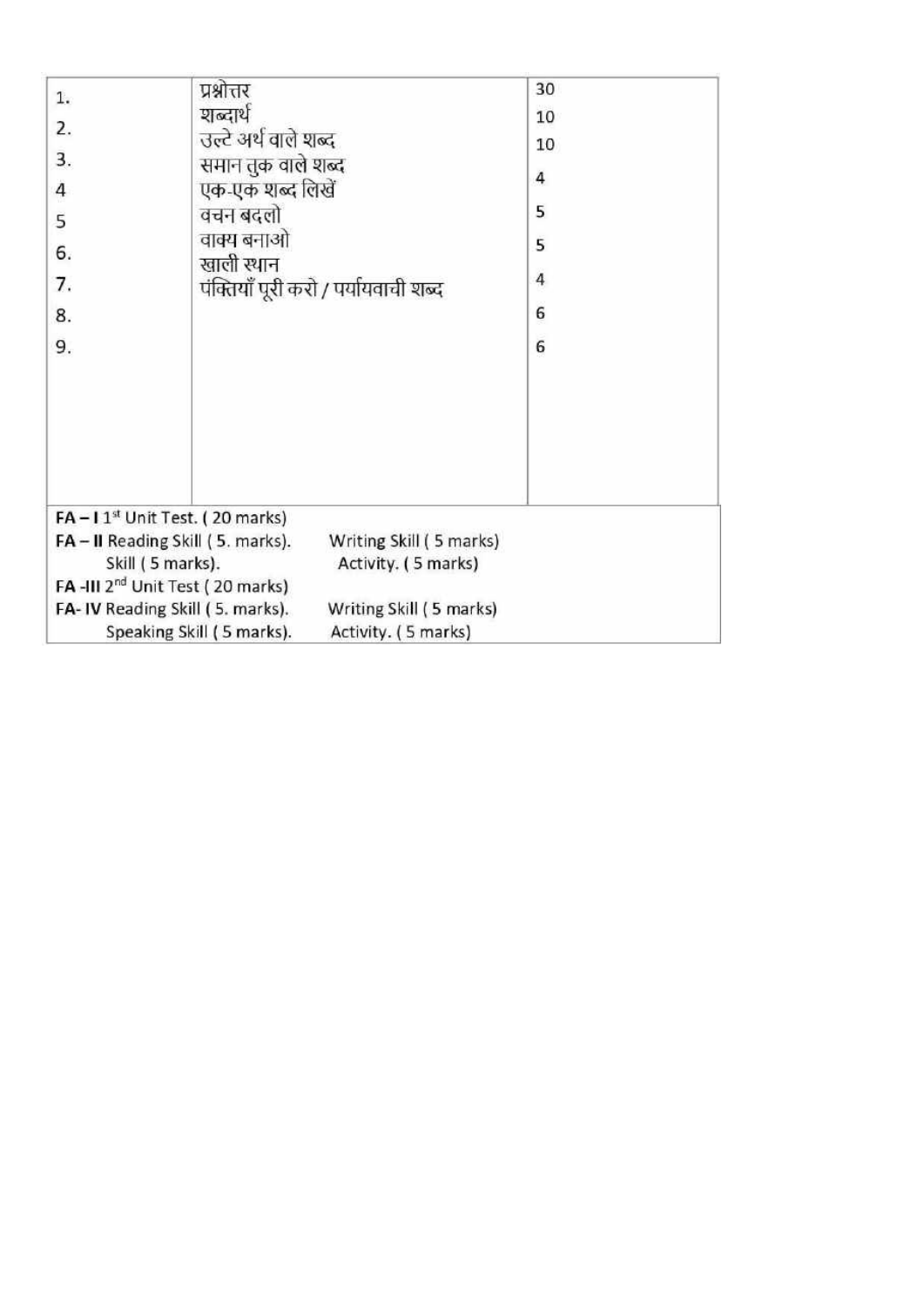# SyllabuS – ClaSS III

# SESSION - 2020-2021

# SOCIAL STUDIES

Book Recommended – Social Studies Success Book-3

Publisher - Goyal Brother's Prakashan

# Term-1 (FA-I + FA-II + SA-I )

# (April to September)

| <b>Topic</b>                 | <b>Written Work</b>                                        | Activity/Project                                                                      |
|------------------------------|------------------------------------------------------------|---------------------------------------------------------------------------------------|
| Ch-1: The Earth-Our<br>Home  | Home Assignment                                            | label<br>and<br>the<br>Draw<br>planets of Solar System.                               |
|                              |                                                            |                                                                                       |
| Ch-2: How Our Earth<br>Looks | Exercises given in the<br>book.                            | Mark and label the 7<br>continents and 4 oceans<br>in the outline of the<br>World Map |
| Ch-3: Our country<br>-India  |                                                            | Draw a compass                                                                        |
|                              | Portion for 1 <sup>st</sup><br>Unit<br>Test – Ch: 1, 2 & 3 |                                                                                       |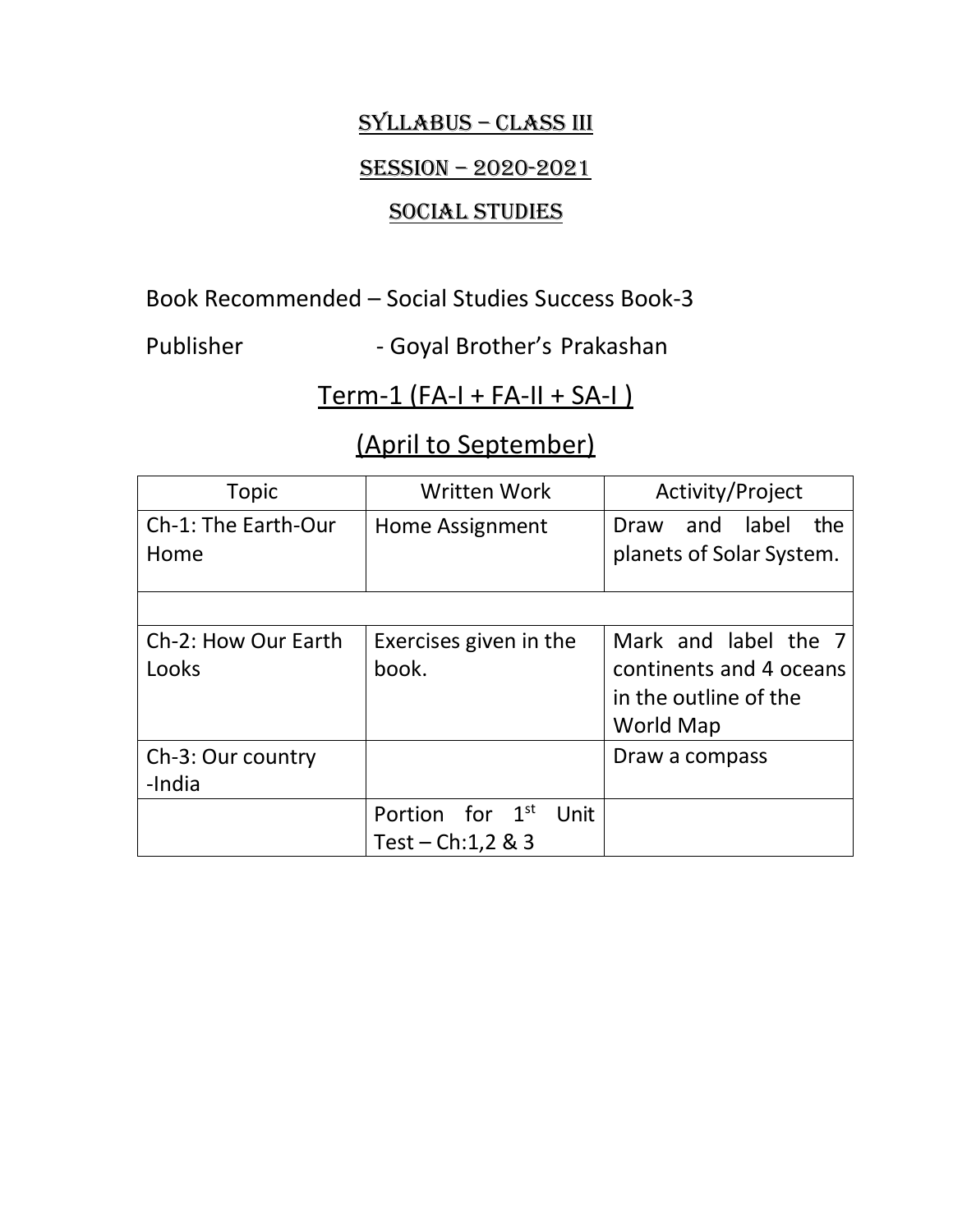| <b>Formative Assessment-II</b>                                                                                         |                                |                                                           |  |  |
|------------------------------------------------------------------------------------------------------------------------|--------------------------------|-----------------------------------------------------------|--|--|
| <b>Topic</b>                                                                                                           | <b>Written Work</b>            | Activity/Project                                          |  |  |
| Ch-4: Indian States                                                                                                    | Home Assignment                | Paste some dishes<br>made of wheat flour<br>and rice.     |  |  |
| Ch-5: Food We Eat                                                                                                      | Exercises given in the<br>book | Write five lines about<br>any three harvest<br>festivals. |  |  |
| <b>Ch-6: Indian Dresses</b>                                                                                            |                                | Paste pictures of means<br>of transport                   |  |  |
| Ch-7: Our Festivals                                                                                                    |                                | Map Work $-$ page 14                                      |  |  |
| Ch-8: Means of<br>Transport                                                                                            |                                |                                                           |  |  |
| Ch-9: Means of                                                                                                         |                                | Quiz (20 questions)                                       |  |  |
| Communication                                                                                                          |                                | Chapter $-5$ , 6, 7, & 9.                                 |  |  |
| Portion for Summative Assessment - I<br>Chapters: 1 to 7 and 9<br><b>(NB)</b> chapter 8 will be taught as an activity. |                                |                                                           |  |  |
|                                                                                                                        |                                |                                                           |  |  |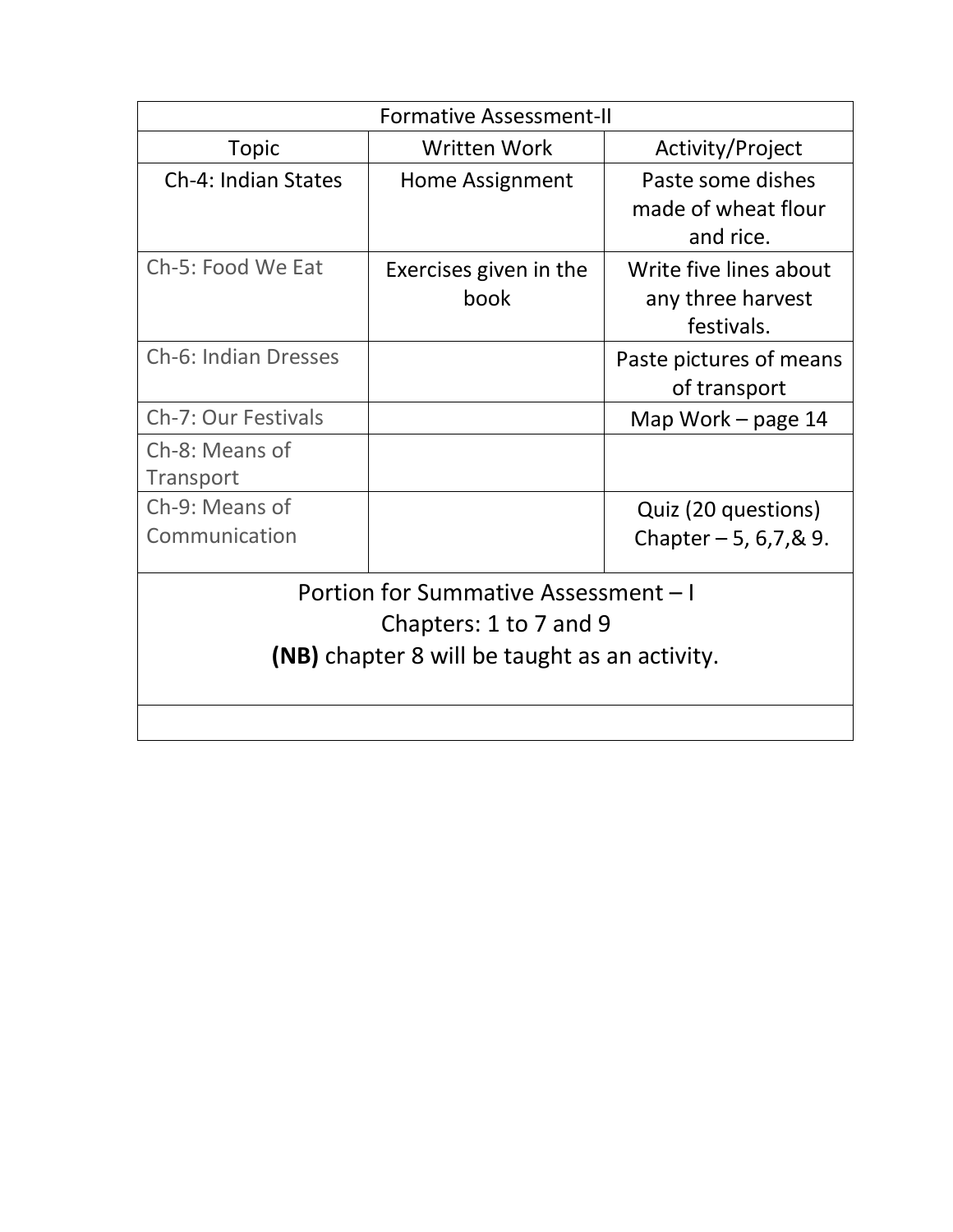# **Term – 2 (FA–III + FA–IV + SA–II)**

# Formative Assessment – III

# (October to January)

| <b>Topic</b>                       | <b>Written Work</b>         | Activity/Project         |
|------------------------------------|-----------------------------|--------------------------|
| Ch-10: Occupation                  | Home                        | Write the name           |
|                                    | Assignment                  | of four people           |
|                                    |                             | who help us along        |
|                                    |                             | with their               |
|                                    |                             | profession               |
|                                    |                             |                          |
| Ch-11: People who help us          | Exercises given             | Write three              |
|                                    | in the book                 | functions of a           |
|                                    |                             | <b>Village Panchayat</b> |
|                                    |                             | and Municipal            |
|                                    |                             | Committee.               |
| <b>Ch-12: Local Administration</b> |                             |                          |
| Ch-13: Delhi                       | Home                        | Paste four               |
|                                    | Assignment                  | historical               |
|                                    |                             | monuments in             |
|                                    |                             | Delhi and write          |
|                                    |                             | two lines about          |
|                                    |                             | each one                 |
|                                    | Portion for 2 <sup>nd</sup> |                          |
|                                    | unit Test: Ch-              |                          |
|                                    | 10,12 & 13                  |                          |
|                                    |                             |                          |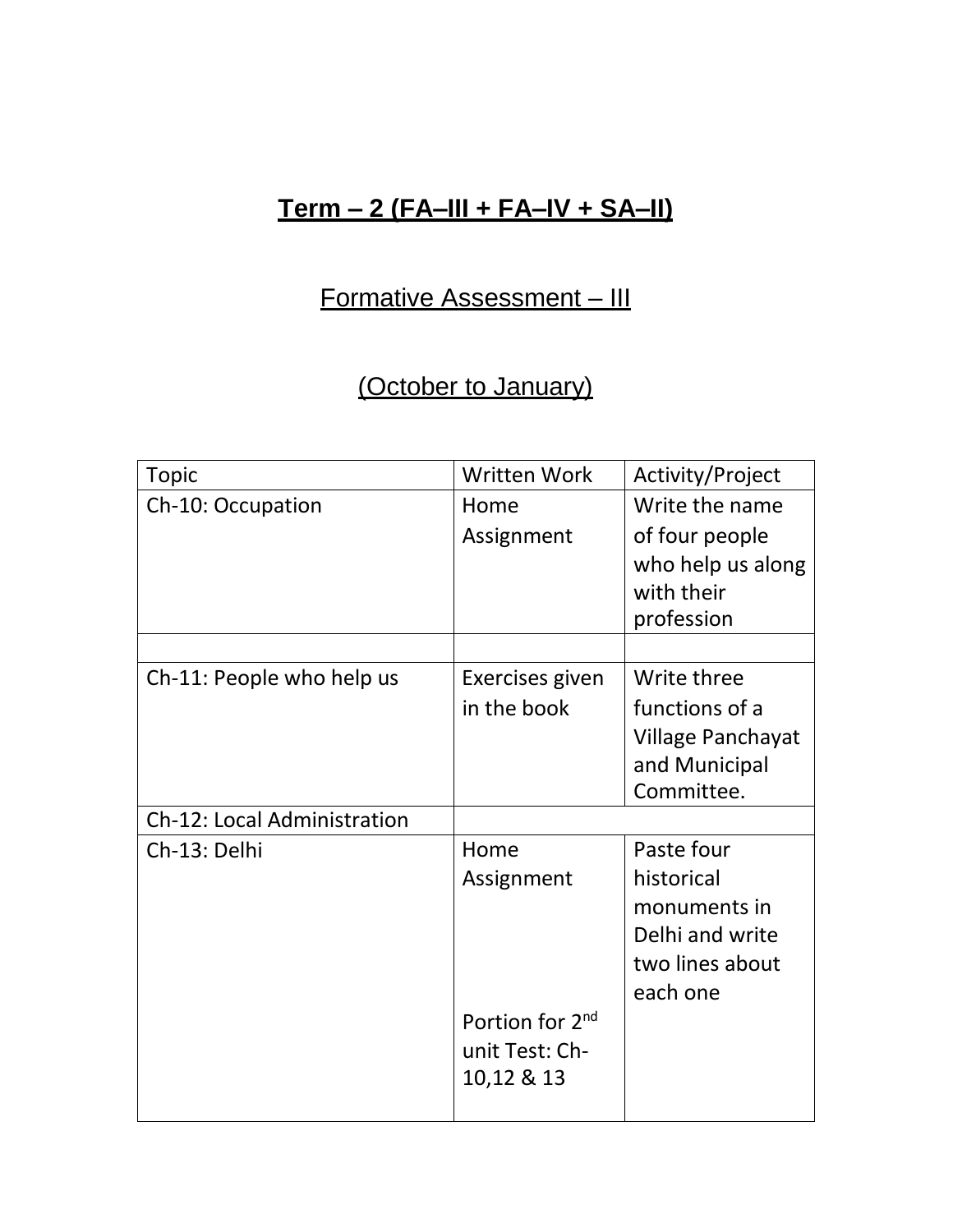| <b>Formative Assessment IV</b> |                                |                                                                 |  |
|--------------------------------|--------------------------------|-----------------------------------------------------------------|--|
| Topic                          | Written Work                   | Activity/Project                                                |  |
| Ch-14 : Mumbai                 |                                | Paste four                                                      |  |
|                                |                                | pictures of tourist                                             |  |
|                                |                                | places in                                                       |  |
|                                |                                | Mumbai.                                                         |  |
| Ch-15: Kolkata                 | Exercises given<br>in the book | Draw a wheel cart                                               |  |
| Ch-16: Chennai                 |                                | Draw the pictures<br>of tools of early<br>man                   |  |
| Ch-17:Discovery of fire        |                                | Mark and label<br>four metro cities<br>and our<br>state(Odisha) |  |
|                                |                                | Quiz-Ch-<br>15,16 & 17                                          |  |

# **Portion for Summative Assessment – II**

**Chapters- 10, 12, 13, 14, 15, 16, 17**

**(NB) –Chapter 11 will be done as an activity only.**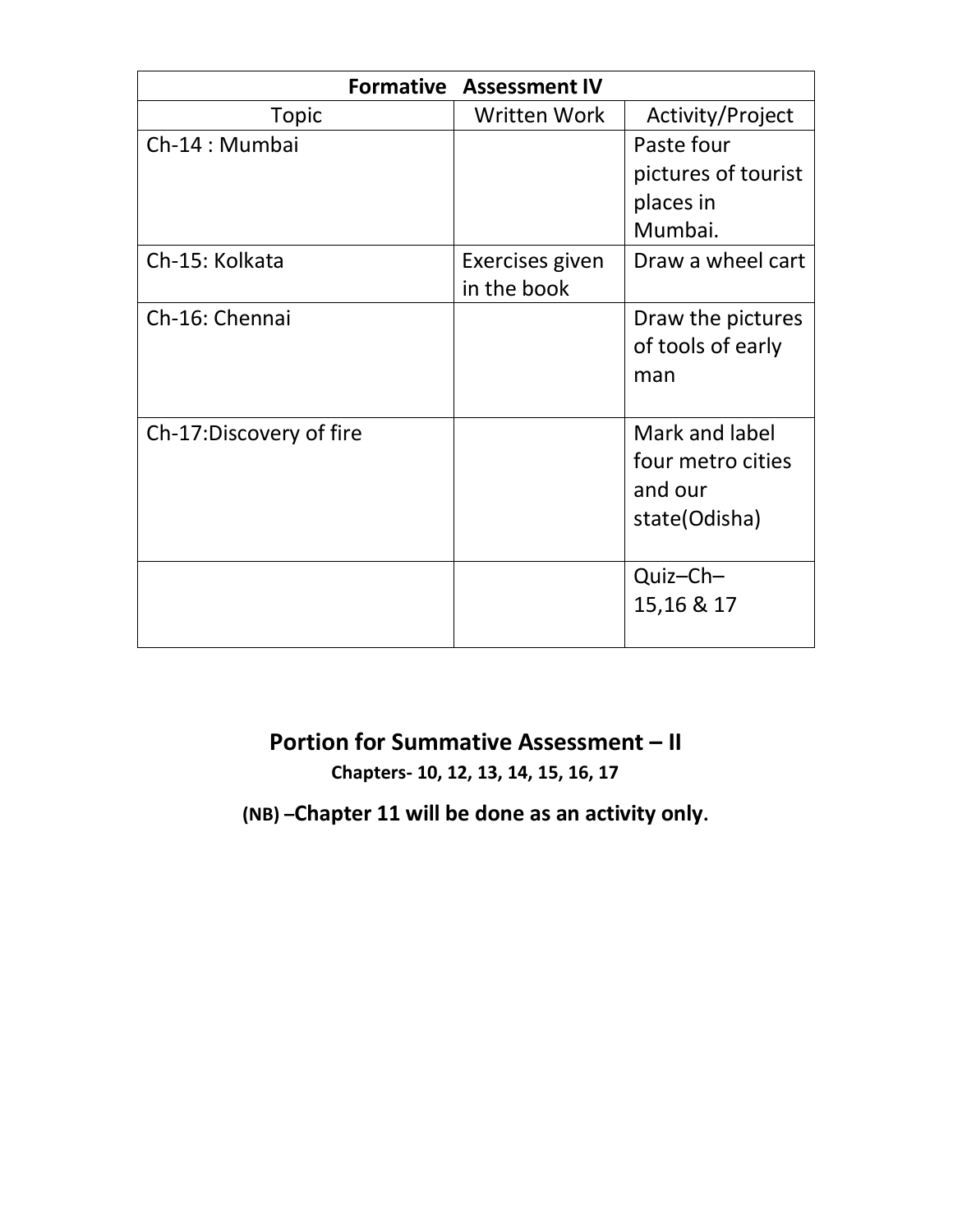# Distribution of marks with respect to pattern of Questions for Half Yearly (SA - I) & Annual (SA - II) Examination

| Sl.No. | <b>Types of Questions</b>                                                   | Marks X No. of<br>Questions | <b>Total Marks</b> |
|--------|-----------------------------------------------------------------------------|-----------------------------|--------------------|
| 1.     | 10 questions (each<br>carrying 3 marks)                                     | 3 X 10                      | 30                 |
| 2.     | 10 questions on 'Fill in<br>the blanks' (each<br>carrying 1 mark)           | 1 X 10                      | 10                 |
| 3.     | 5 questions on 'True or<br>False' (each carrying 1<br>mark)                 | 1 X 5                       | 5                  |
| 4.     | 10 questions on 'Name<br>the following' (each<br>carrying 1 mark)           | 1 X 10                      | 10                 |
| 5.     | 5 questions on 'MCQ'<br>(Tick the correct answer)<br>(each carrying 1 mark) | 1 X 5                       | 5                  |
| 6.     | 10 questions on 'Match<br>the following' (each<br>carrying 1 mark)          | 1 X 10                      | 10                 |
| 7.     | 2questions on 'Drawing'<br>(each carrying 2 1/2<br>marks)                   | $2\frac{1}{2}$ X 2          | 5                  |
| 8.     | 5 questions on 'Map<br>Work (each carrying 1<br>mark)                       | 1 X 5                       | 5                  |

**FA – I – 1 st Unit Test (20 Marks)**

**FA – II – Activity/ Project (10 Marks)** 

**Quiz (10 marks)**

**FA – III – 2 nd Unit Test (20 Marks)** 

**FA – IV- Activity/ Project (10 Marks)** 

**Quiz (10 Marks)**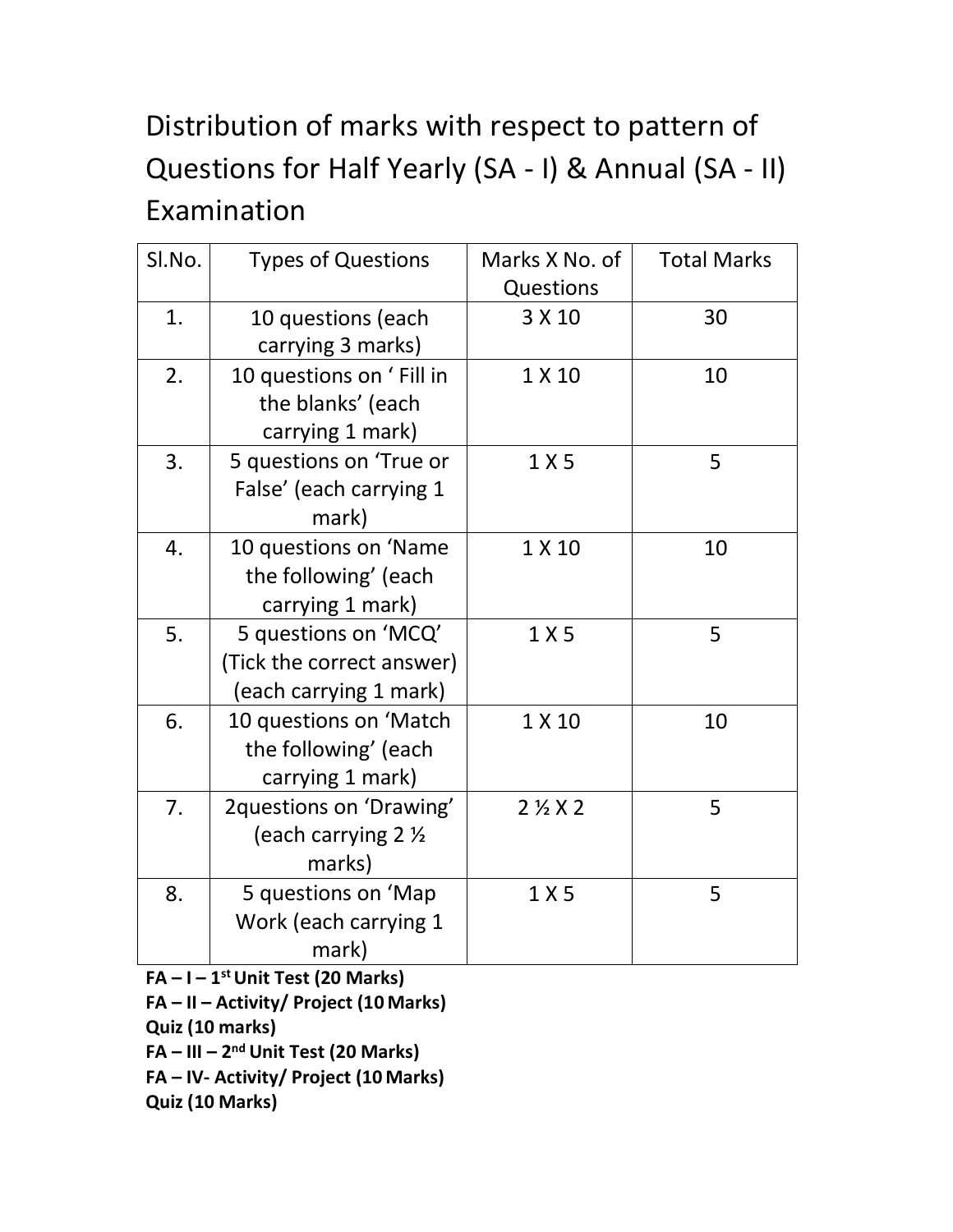# SCHEME OF LESSONS FOR THE SESSION - 2020-21

**SYLLABUS – CLASS – III** 

**SESSION – 2020-21**

**MATHEMATICS**

### **BOOK RECOMMENDED – PRECISE MATHEMATICS (BOOK-3) PUBLISHER – SELINA PUBLISHER**

|  | $TERN - I (FA-I + FA-II + SA-I)$ |  |
|--|----------------------------------|--|
|--|----------------------------------|--|

| <b>MONTH</b>                                                    | <b>TOPIC</b>                                             | <b>WRITTEN WORK</b> | <b>ACTIVITY</b>                        |
|-----------------------------------------------------------------|----------------------------------------------------------|---------------------|----------------------------------------|
| <b>APRIL</b>                                                    |                                                          |                     |                                        |
|                                                                 | <b>CH-1: REVISION</b>                                    |                     | 1. Make an Abacus                      |
|                                                                 |                                                          | EXERCISES-2(A to O) | representation of                      |
| <b>JUNE</b>                                                     | <b>CH-2: NUMBERS</b>                                     |                     | five digit number                      |
|                                                                 | <b>CH-3: ADDITION</b>                                    | EXERCISES-3(A to I) | system. Exercise-2(C)                  |
|                                                                 |                                                          |                     |                                        |
| <b>JULY</b>                                                     |                                                          |                     |                                        |
|                                                                 | <b>CH-4: SUBTRACTION</b>                                 | EXERCISES-4(A to I) |                                        |
|                                                                 |                                                          |                     |                                        |
|                                                                 | <b>PORTION FOR FIRST UNIT TEST - CHAPTERS- 2 &amp; 3</b> |                     |                                        |
|                                                                 |                                                          |                     |                                        |
|                                                                 | <b>CH-5: MULTIPLICATION</b>                              | EXERCISE-5(A to E)  | 2. Prepare a chart of                  |
| <b>AUGUST</b>                                                   |                                                          |                     | multiplication tables                  |
|                                                                 | <b>CH-6: DIVISION</b>                                    | EXERCISE-6(A to B)  | from 2 to 20. Write<br>and learn them. |
|                                                                 |                                                          |                     |                                        |
|                                                                 |                                                          |                     |                                        |
|                                                                 |                                                          | Draw and define     |                                        |
| <b>SEPTEMBER</b>                                                | <b>CH-7: GEOMETRY</b>                                    | i) Curve line       | 3. PAPER FOLDING-                      |
|                                                                 |                                                          | ii) Straight line   | Make a cylinder,                       |
|                                                                 |                                                          | iii) 2-D Shapes     | cube, cuboid and                       |
|                                                                 |                                                          | Exercise $- 7A$     | cone by cutting a                      |
|                                                                 |                                                          |                     | paper and joining its                  |
|                                                                 |                                                          |                     | edges.                                 |
| PORTION FOR SUMMATIVE ASSESSMENT-I - CHAPTERS-2, 3, 4, 5, 6 & 7 |                                                          |                     |                                        |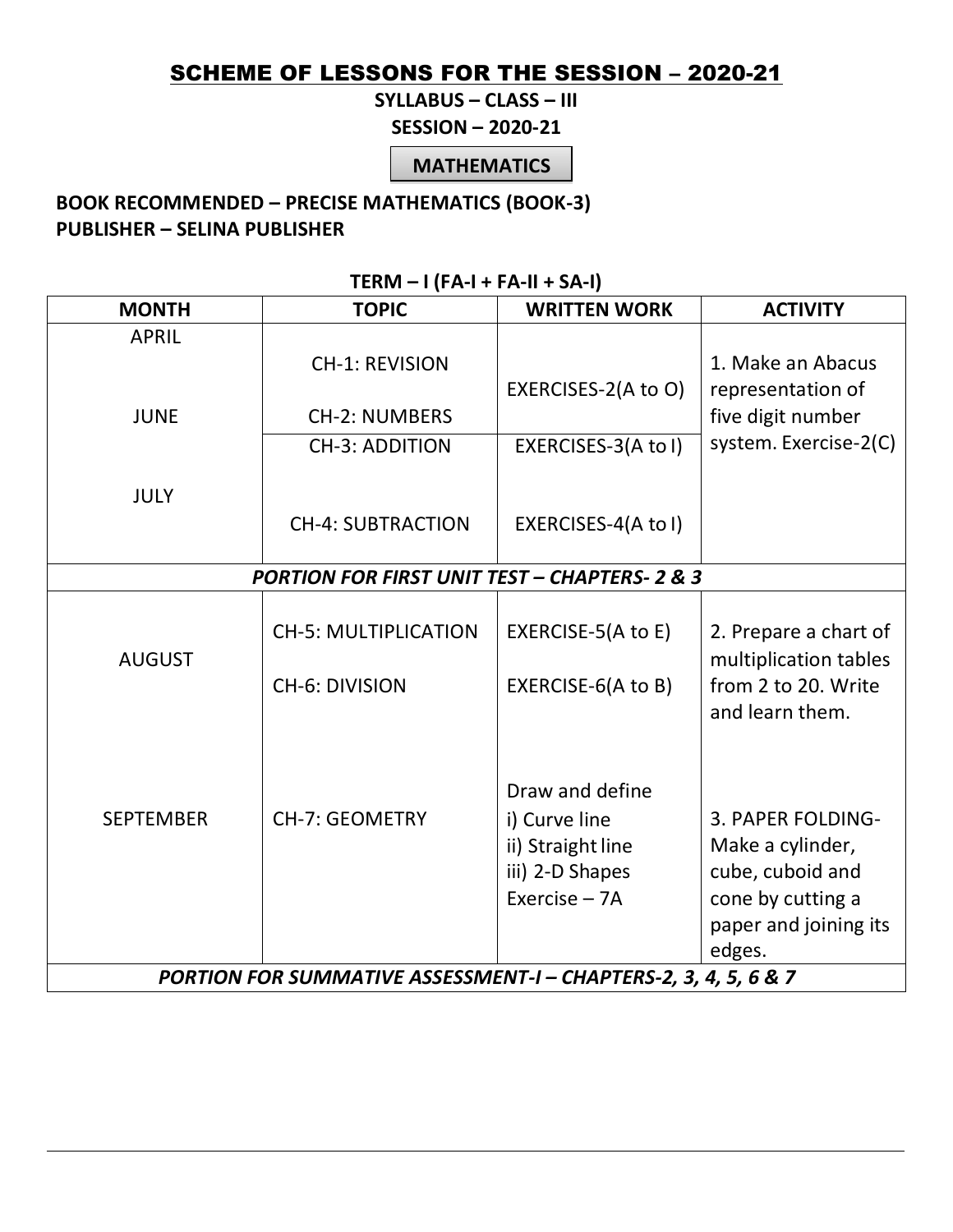# **TERM – II (FA-III + FA-IV + SA-II)**

| <b>OCTOBER</b>  | <b>CH-8: MEASUREMENTS</b>                                | EXERCISE-8(A to D)                        | 4. Draw & name line<br>segments of<br>different lengths.            |
|-----------------|----------------------------------------------------------|-------------------------------------------|---------------------------------------------------------------------|
| <b>NOVEMBER</b> | CH-10: TIME<br><b>CH-11: PATTERNS</b>                    | EXERCISE-10(A to D)<br><b>EXERCISE-11</b> | 5. Cut circles using<br>colour paper and<br>paste them in           |
|                 |                                                          |                                           | classwork notebook<br>and draw clocks<br>with different<br>timings. |
|                 | <b>PORTION FOR SECOND UNIT TEST- CHAPTERS-8 &amp; 10</b> |                                           |                                                                     |
| <b>DECEMBER</b> | CH-12: MONEY                                             | EXERCISE-12(A to E)                       |                                                                     |
| <b>JANUARY</b>  | <b>CH-7: GEOMETRY</b>                                    | Draw and define 3-D                       |                                                                     |
|                 |                                                          | Shapes, tangrams,<br>tessellation         |                                                                     |
|                 |                                                          | EXERCISE-7(B to D)                        |                                                                     |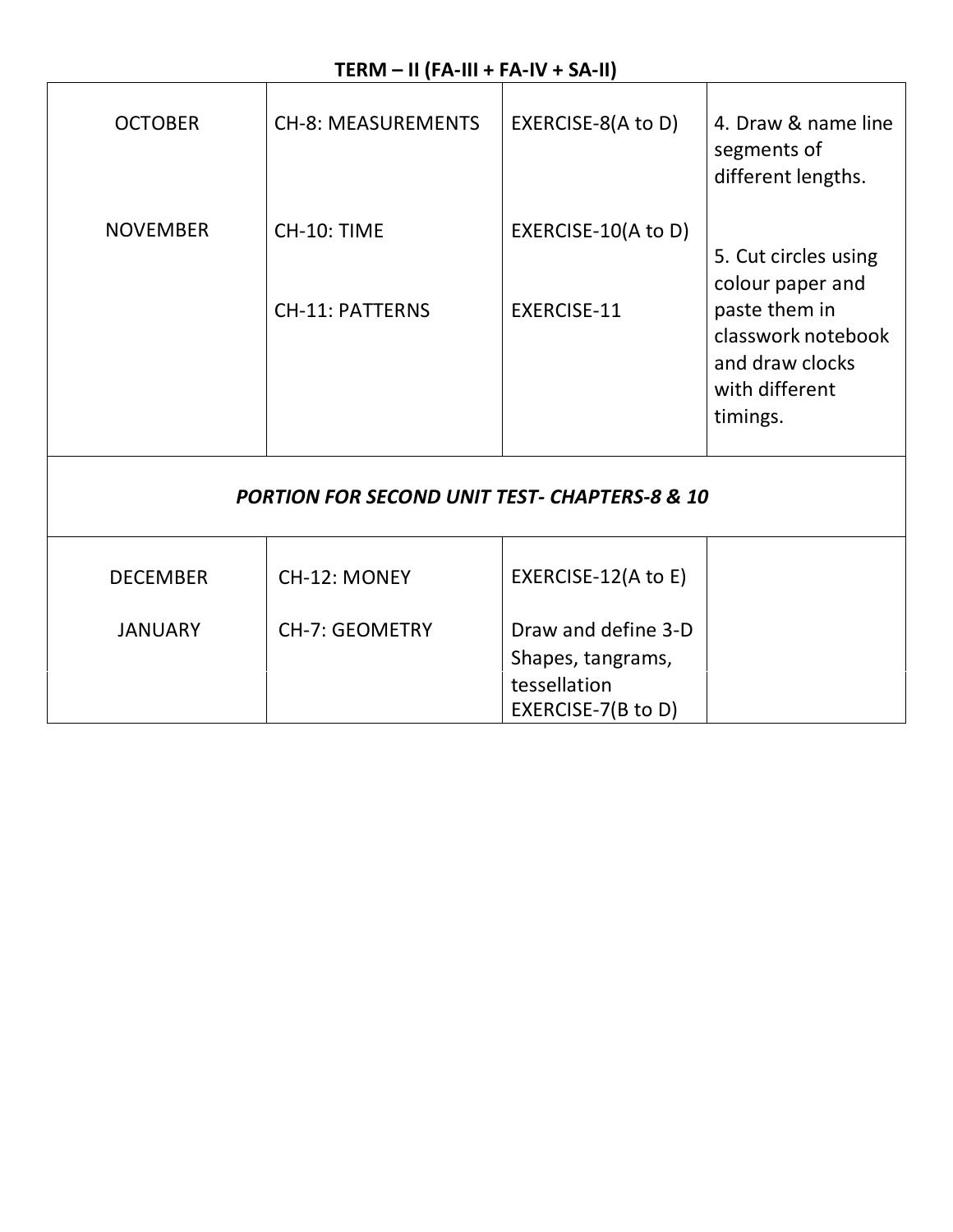# **DISTRIBUTION OF MARKS WITH RESPECT TO PATTERN OF QUESTIONS FOR SUMMATIVE ASSESSMENT-I**

| SI.No | <b>Types Of Questions</b>                    | Marks x No. of<br><b>Questions</b> | <b>Total</b><br><b>Marks</b> |
|-------|----------------------------------------------|------------------------------------|------------------------------|
| 1.    | 12 Questions on 'Do as directed'             |                                    |                              |
|       | (Each carrying 1 mark)                       | $1 \times 12$                      | 12                           |
| 2.    | Solve the operation                          |                                    |                              |
|       | a) 5 questions on 'Addition'                 |                                    |                              |
|       | (Each carrying 2 marks)                      | $2 \times 5$                       | 10                           |
|       | b) 5 questions on 'Subtraction'              |                                    |                              |
|       | (Each carrying 2 marks)                      | $2 \times 5$                       | 10                           |
|       | c) 5 questions on 'Multiplication'           |                                    |                              |
|       | (Each carrying 2 marks)                      | $2 \times 5$                       | 10                           |
|       | d) 5 questions on 'Division'                 |                                    |                              |
|       | (Each carrying 2 marks)                      | $2 \times 5$                       | 10                           |
| 3.    | Geometry:                                    |                                    |                              |
|       | a) Fill in the blanks (Each carrying 1 mark) | $x_6$                              | 6                            |
|       | b) Draw and define (Each carrying 2 marks)   | x <sub>3</sub>                     | 6                            |
| 4.    | 4 Questions on 'Word Problem'                |                                    |                              |
|       | (Each carrying 4 marks)                      | $4 \times 4$                       | 16                           |
|       |                                              | <b>Total Marks =</b>               | 80                           |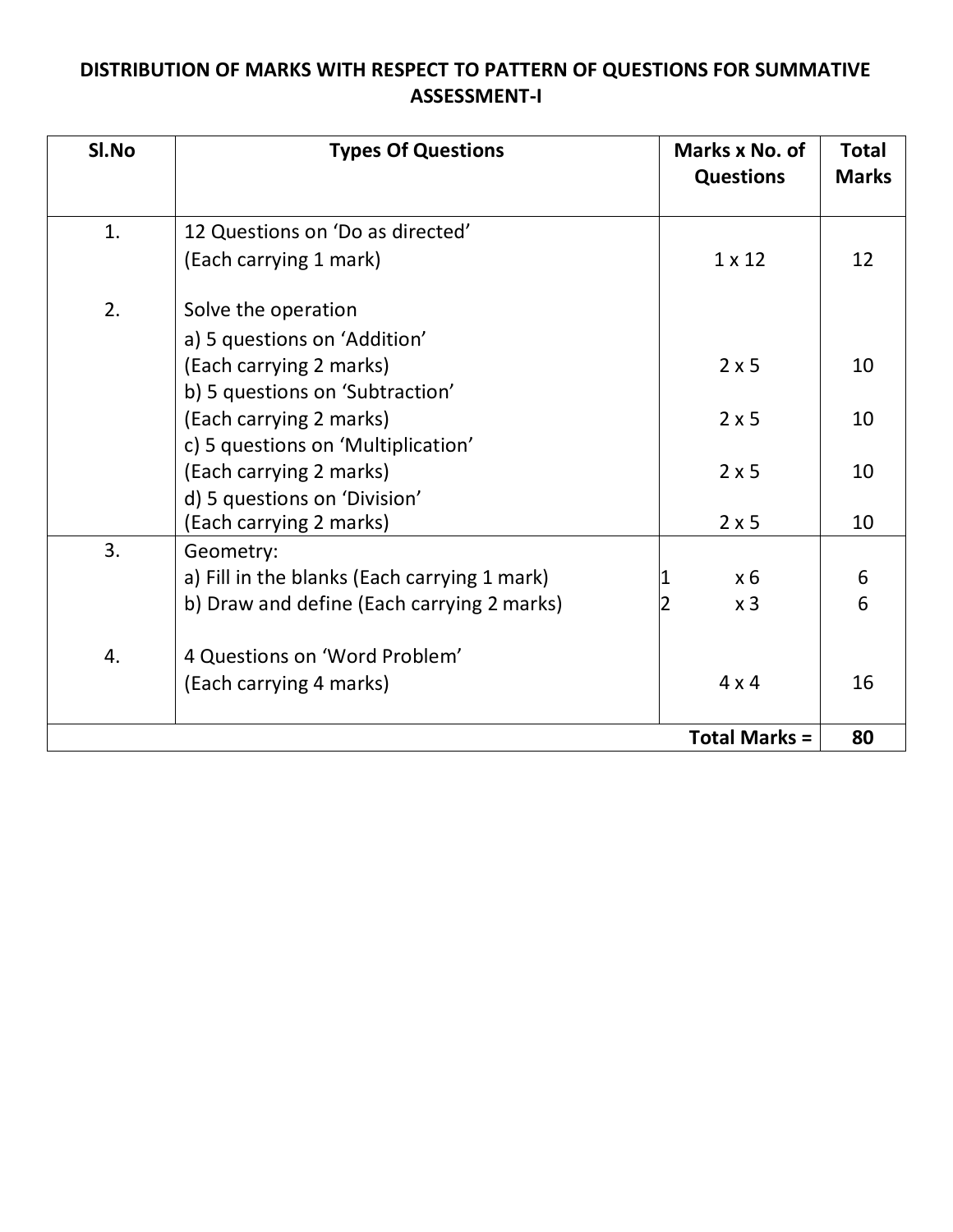### **DISTRIBUTION OF MARKS WITH RESPECT TO PATTERN OF QUESTIONS FOR SUMMATIVE ASSESSMENT-II**

| SI.No | <b>Types Of Questions</b>                    | Marks x No. of<br><b>Questions</b> | <b>Total</b><br><b>Marks</b> |
|-------|----------------------------------------------|------------------------------------|------------------------------|
| 1.    | 10 Questions on 'Conversion'                 |                                    |                              |
|       | (Each carrying 2 marks)                      | $2 \times 10$                      | 20                           |
| 2.    | 2 Questions on Data Handling                 |                                    |                              |
|       | (Each carrying 5 marks)                      | $2 \times 5$                       | 10                           |
| 3.    | 10 Questions on Patterns                     |                                    |                              |
|       | (Each carrying 1 mark)                       | 1 x 10                             | 10                           |
| 4.    | Solve the operation (Money)                  |                                    |                              |
|       | a) 3 Questions on 'Addition of Money'        |                                    |                              |
|       | (Each carrying 2 marks)                      | $2 \times 3$                       | 6                            |
|       | b) 3 Questions on 'Subtraction of Money'     |                                    |                              |
|       | (Each carrying 2 marks)                      | $2 \times 3$                       | 6                            |
| 5.    | Geometry:                                    |                                    |                              |
|       | a) Fill in the blanks (Each carrying 1 mark) | $1 \times 6$                       | 6                            |
|       | b) Draw and define (Each carrying 2 marks)   | $2 \times 3$                       | 6                            |
| 6.    | 4 Questions on 'Word Problem'                |                                    |                              |
|       | (Each carrying 4 marks)                      | $4 \times 4$                       | 16                           |
|       |                                              | <b>Total Marks =</b>               | 80                           |

**FA-I FIRST UNIT TEST – 20 MARKS FA-II ACTIVITY/PROJECT – 10 MARKS MENTAL ABILITY – 10 MARKS**

**FA-III SECOND UNIT TEST – 20 MARKS FA-IV ACTIVITY/PROJECT – 10 MARKS MENTAL ABILITY – 10 MARKS**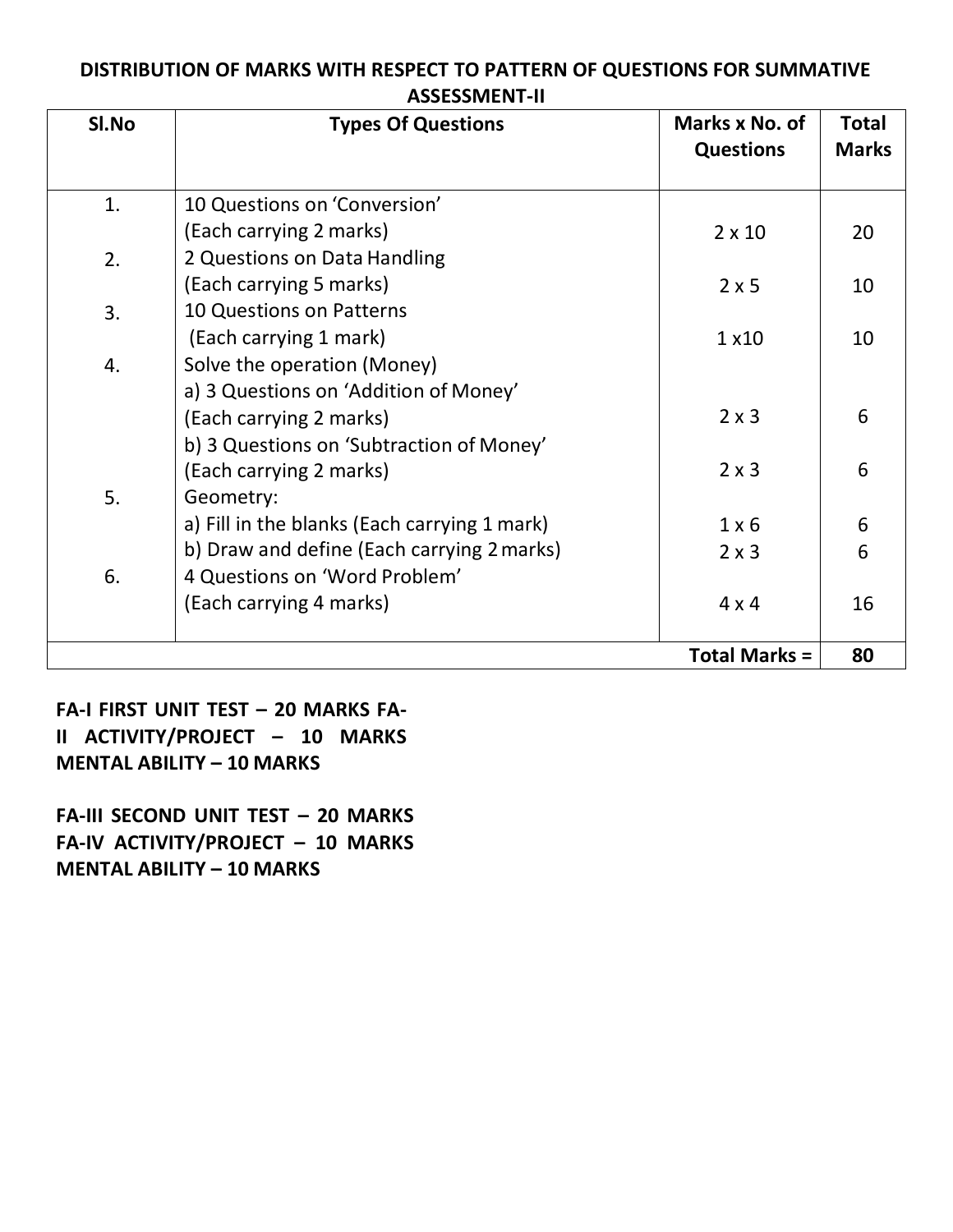|                       | <b>TEACHING SCHEME FOR THE SESSION - 2020-2021</b>                                                                                                              |                                |                                                                                                                                                                                                                                                                                                         |  |
|-----------------------|-----------------------------------------------------------------------------------------------------------------------------------------------------------------|--------------------------------|---------------------------------------------------------------------------------------------------------------------------------------------------------------------------------------------------------------------------------------------------------------------------------------------------------|--|
|                       | <b>SYLLABUS - CLASS - III</b>                                                                                                                                   |                                |                                                                                                                                                                                                                                                                                                         |  |
|                       |                                                                                                                                                                 |                                | Book Recommended - Science Success Book-3 Term 1 & 2                                                                                                                                                                                                                                                    |  |
|                       |                                                                                                                                                                 |                                | Publisher - Goyal Brother's Prakashan                                                                                                                                                                                                                                                                   |  |
|                       |                                                                                                                                                                 | Term-1 $(FA-I + FA-II + SA-I)$ |                                                                                                                                                                                                                                                                                                         |  |
| <b>MONTH</b>          | Topic                                                                                                                                                           | <b>Written Work</b>            | Activity/Project                                                                                                                                                                                                                                                                                        |  |
|                       | 1- Eating habits of<br>Animals<br>2- Safety and First<br>aid<br>3- Housing and<br>clothing                                                                      | Exercises given<br>in the book | Draw one food-chain.<br>$\bullet$<br>Make a first-aid box<br>Collect pictures of different kinds<br>of houses and paste them in your<br>note book.                                                                                                                                                      |  |
| April to<br>September | 4- Soil<br>5- Solids, Liquids<br>and Gases<br>6- Living and Non-<br>living Things<br>7- Parts of plant                                                          | Exercises given<br>in the book | <b>Activity A-31</b><br>٠<br>Layers of Soil<br>Activity A-39 (Changes of state of<br>matter)<br>Paste pictures of two living things<br>٠<br>and two non-living things<br>Draw and label the parts of a<br>Plant<br>Quiz (10 question) chapter-4,5,6                                                     |  |
|                       | Formative Assessment I- ch 1, 2<br>Summative Assessment I- ch 1,3,4,5,6,7                                                                                       |                                |                                                                                                                                                                                                                                                                                                         |  |
|                       | $Term-II(FA-III + FA-IV + SA-II)$                                                                                                                               |                                |                                                                                                                                                                                                                                                                                                         |  |
| October to<br>January | 8- Birds<br>9- Our Body<br>10- Light, sound and<br>Force<br>11- Measurement<br>12- Air, Water and<br>weather<br>13- The Sun, Moon<br>and stars<br>14- The Earth | Exercises given<br>in the book | Activity to be done in book pg B-<br>8<br>Activity given in pg-B-16,17<br>$\bullet$<br>Activity given in pg-24, 26, 27<br>Match the following pg-32<br>Draw Water cycle<br>Activity pg- 48 (Label the Planets)<br>Activity pg-56 Day and Night<br>Movement of earth<br>Quiz- 10 questions (ch-12,13,14) |  |
|                       | Formative Assessment III : Ch-8,9<br>Summative Assessment II :- ch 8,9,10,12,13 and 14<br>Chapter 11 to be done as an activity ONLY                             |                                |                                                                                                                                                                                                                                                                                                         |  |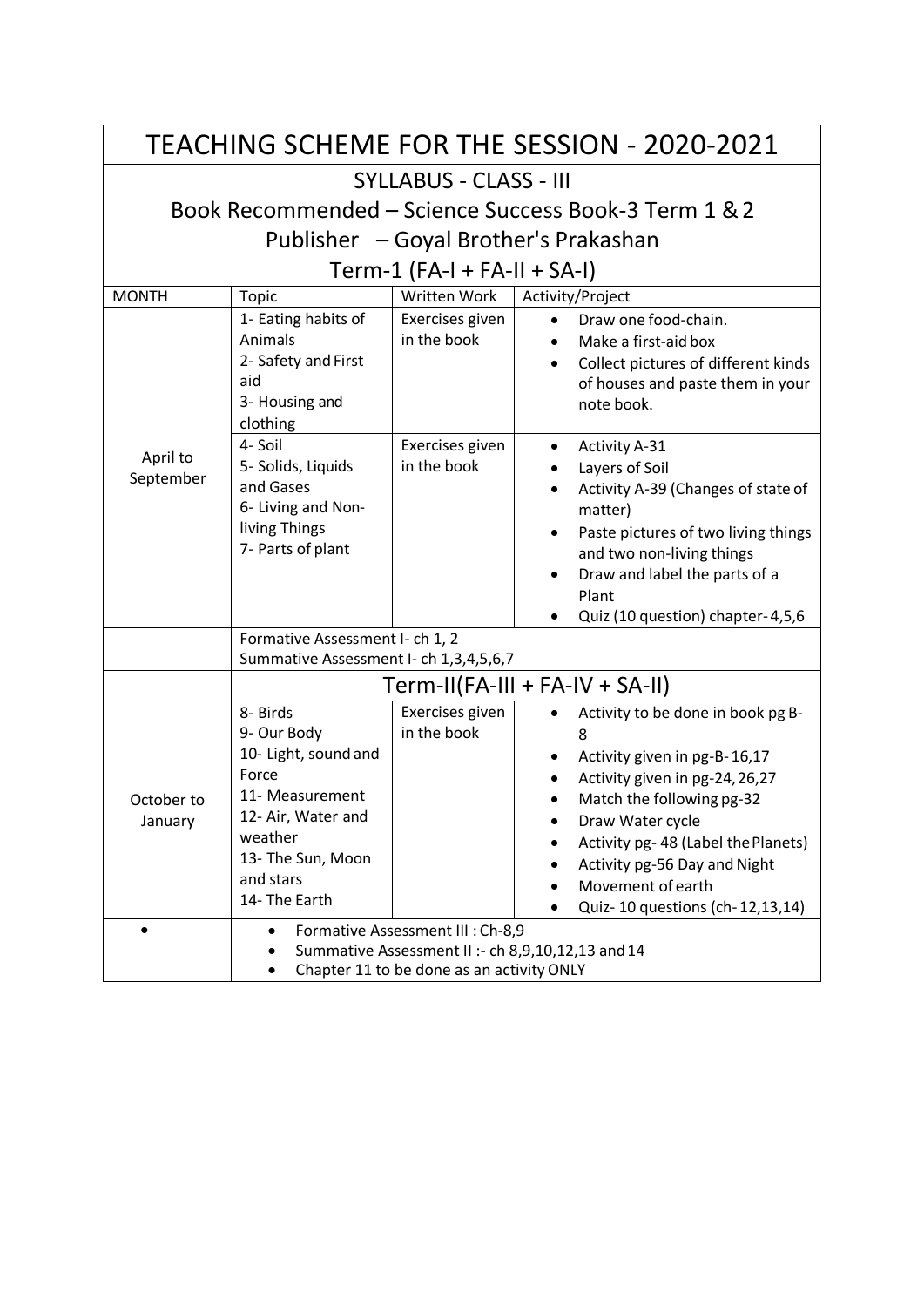| SI. | <b>Types of Question</b>                                      | Marks $\times$ No. of  | Marks |
|-----|---------------------------------------------------------------|------------------------|-------|
| No  |                                                               | <b>Total Questions</b> |       |
| 1.  | 10 Questions on 'Name the following' (each carrying 1 mark)   | $1 \times 10$          | 10    |
| 2.  | 5 Questions on 'Define the following' (each carrying 1 mark)  | $1\times 5$            | 5     |
| 3.  | 5 Questions on 'Give two examples' (each carrying 2 marks)    | $2\times 5$            | 10    |
| 4.  | 5 Questions on 'MCQ' (each carrying 1 mark)                   | $1\times 5$            | 5     |
| 5.  | 5 Questions on 'Fill in the blanks' (each carrying 1 mark)    | 1x5                    | 5     |
| 6.  | 4 Questions on 'True and False' (each carrying 1 mark)        | $1\times4$             | 4     |
| 7.  | 3 Questions on 'Differentiate' (each carrying 2 marks)        | $2\times3$             | 6     |
| 8.  | 8 Questions on 'Question and Answers' (each carrying 3 marks) | $3\times8$             | 24    |
| 9.  | 6 Questions on Match the following (each carrying 1 mark)     | 1x6                    | 6     |
| 10. | 1 Question on 'Diagram' (carrying 5 marks)                    | 5x1                    | 5     |
| 11. | FA-I 1st Unit Test (20 marks)                                 |                        |       |
|     | FA-II Activity/Project (10 marks) Quiz (10 marks)             |                        |       |
|     | FA-III 2nd Unit Test (20 marks)                               |                        |       |
|     | FA-IV Activity / Project (10 marks) Quiz (10 marks)           |                        |       |